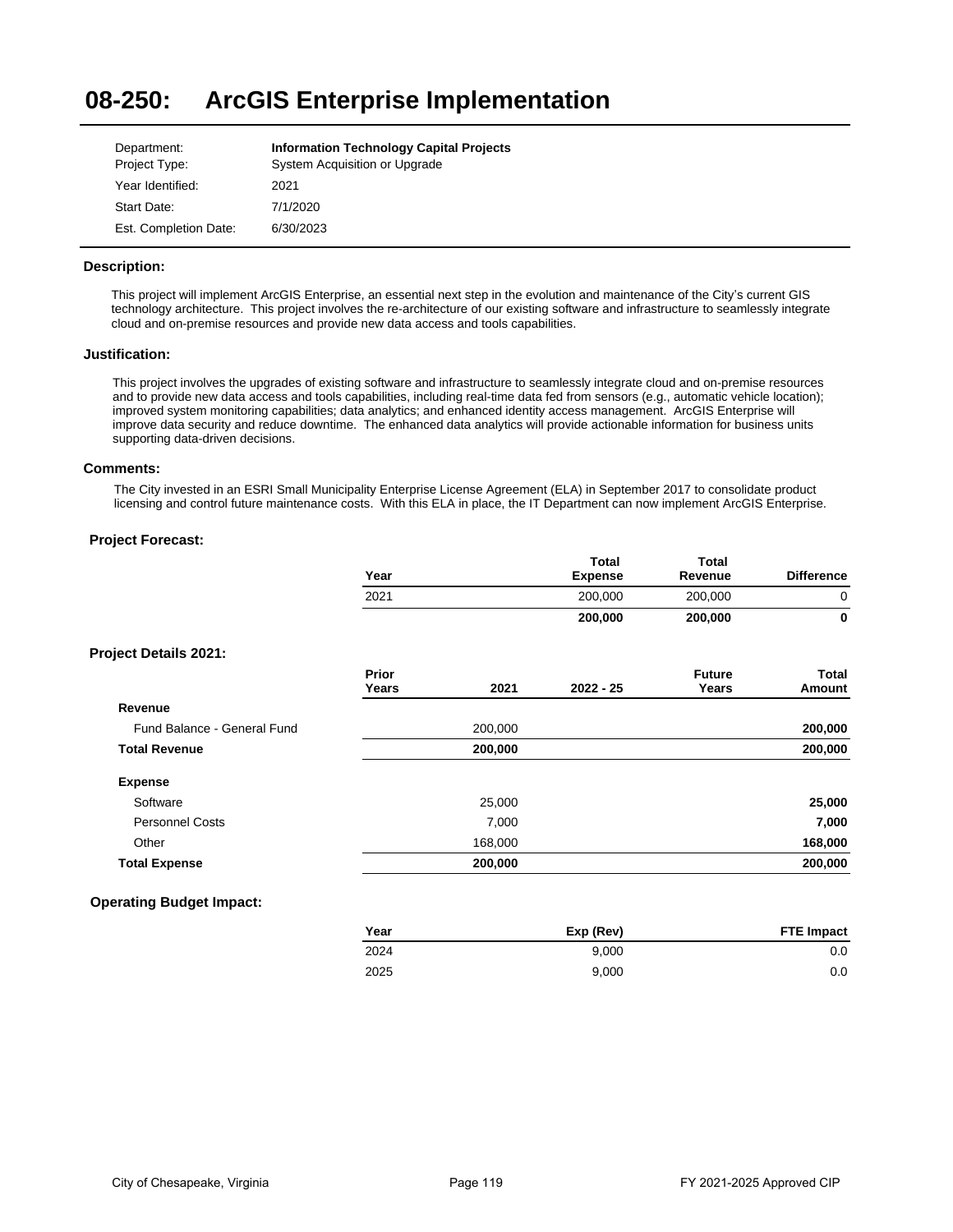#### **10-240: Citizen Experience Study - City Digital Content**

| Department:           | <b>Information Technology Capital Projects</b> |
|-----------------------|------------------------------------------------|
| Project Type:         | Study                                          |
| Year Identified:      | 2020                                           |
| Start Date:           | 7/1/2020                                       |
| Est. Completion Date: | 7/30/2022                                      |

# **Description:**

This project will provide for a study to assess the current stakeholder experience while interacting with the City's digital tools, providing the following: (1) inventory of touchpoints; (2) assessment that includes user adoption and satisfaction; (3) offline options for similar services; and (4) benchmarks and methods for measuring the success of future initiatives.

The study will also include a stylebook for the City's digital services, including cross-platform branding. The second year of the study will be a pilot program that will be identified as part of the assessment.

### **Justification:**

A comprehensive assessment of stakeholder interactions is the first step in creating an environment where people can interact with their government at the time and place they choose with the fewest obstacles possible. Study data will be used to identify services that are responsive to existing needs with interfaces that are easy to use, clear in purpose, and efficient for both the City and the people using them. A branding and style book, created collaboratively with department input and following existing branding requirements, will guide the development of new interfaces and ensure that customer needs are addressed throughout the development process. A pilot project will test/validate the study outcome and provide opportunities for knowledge transfer.

### **Comments:**

Citizen interaction with the City requires accessing systems that are not integrated which results in using multiple access points and maintaining multiple accounts and passwords. For example, citizens can pay their parking tickets using the Treasurer's Office online bill pay system, however, they must use a separate State system to pay fines for other offenses online.

Note: For the purpose of this document, stakeholders are defined as anyone who uses the City's digital products, including citizens, businesses, and City employees.

|                              | Year  |         | Total<br><b>Expense</b> | Total<br>Revenue | <b>Difference</b> |
|------------------------------|-------|---------|-------------------------|------------------|-------------------|
|                              | 2021  |         | 250,000                 | 250,000          | 0                 |
|                              | 2022  |         | 250,000                 | 250,000          | 0                 |
|                              |       |         | 500,000                 | 500,000          | 0                 |
| <b>Project Details 2021:</b> |       |         |                         |                  |                   |
|                              | Prior |         |                         | <b>Future</b>    | Total             |
|                              | Years | 2021    | $2022 - 25$             | Years            | Amount            |
| Revenue                      |       |         |                         |                  |                   |
| Fund Balance - General Fund  |       | 250,000 | 250,000                 |                  | 500,000           |
| <b>Total Revenue</b>         |       | 250,000 | 250,000                 |                  | 500,000           |
| <b>Expense</b>               |       |         |                         |                  |                   |
| Other                        |       | 250,000 | 250,000                 |                  | 500,000           |
| <b>Total Expense</b>         |       | 250,000 | 250,000                 |                  | 500,000           |
|                              |       |         |                         |                  |                   |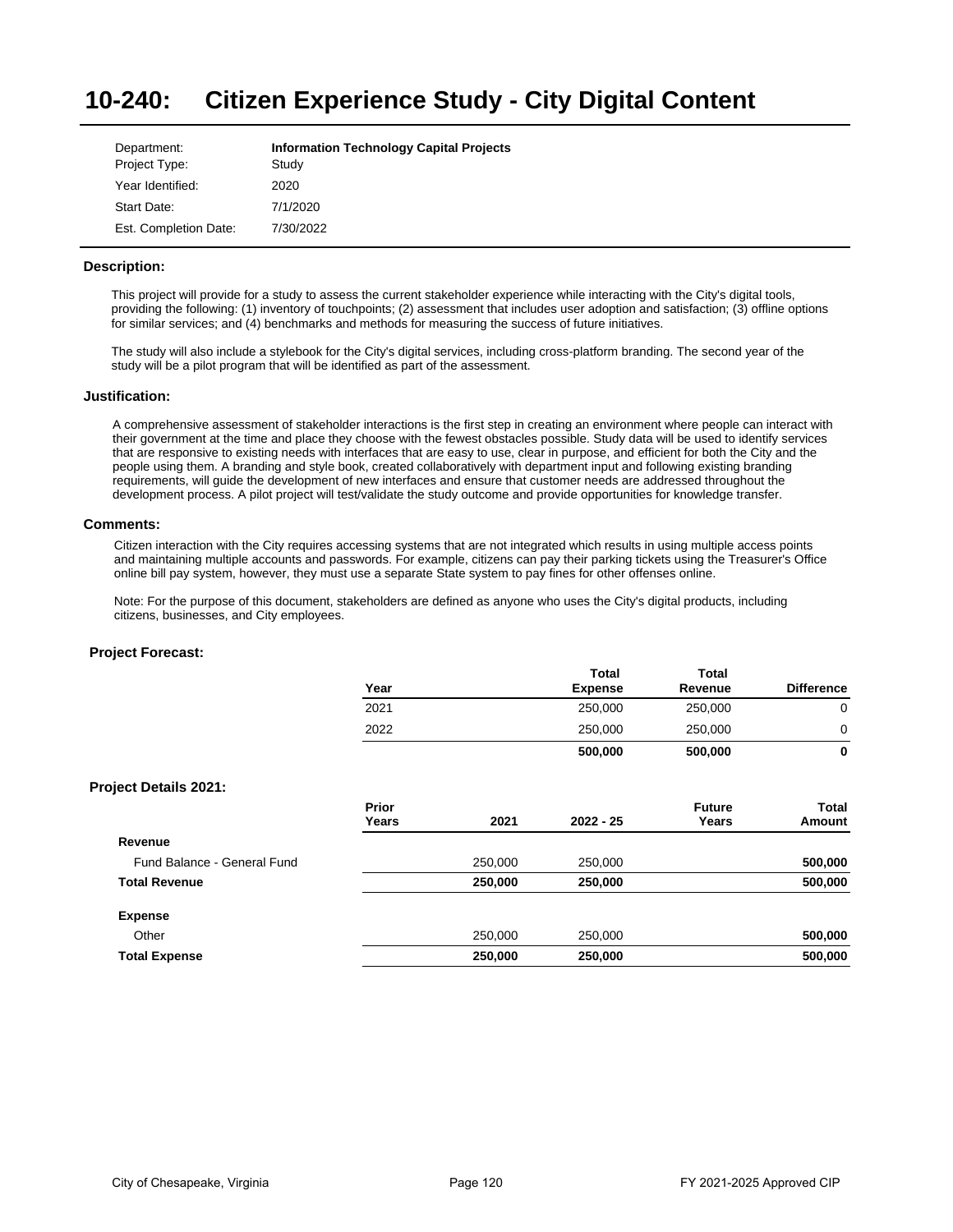#### **04-220: City Fiber Optic Broadband Network**

| Department:           | <b>Information Technology Capital Projects</b> |
|-----------------------|------------------------------------------------|
| Project Type:         | Addition or Expansion                          |
| Year Identified:      | 2018                                           |
| Start Date:           | 7/1/2017                                       |
| Est. Completion Date: | 7/30/2020                                      |

# **Description:**

This project will develop a citywide fiber optic broadband and wireless solution for the City of Chesapeake. There will be an initial assessment to develop the master plan for this project. This project will design and create a strong, diverse network with carriergrade mixture of fiber optic broadband and wireless infrastructure to improve emergency services as well as reduce startup and ongoing costs for the City of Chesapeake's enterprise operations while improving the overall economic landscape of the City.

# **Justification:**

This project will help the City control operating costs and improve access for residents, visitors, and businesses through competition among multiple providers. The project will also allow the City to participate in the regional broadband efforts and the deployment of a municipal open-access middle-mile infrastructure that attracts new businesses while offering tangible incentives for existing businesses.

### **Comments:**

The City of Chesapeake has historically leased all of its network services at a significant expense to City operations. Economic development is hindered due to the limited competition within the City of Chesapeake for broadband installation and services.

On June 12, 2018, City Council amended the FY 2019 capital budget to revise project title, objectives and plans. Project was previously titled "Broadband Wireless". See also City Council Agenda dated 06/12/18, Item CM-8(F).

| Year           |      | <b>Total</b><br><b>Expense</b> | <b>Total</b><br>Revenue | <b>Difference</b>      |
|----------------|------|--------------------------------|-------------------------|------------------------|
|                |      |                                |                         |                        |
| Prior<br>Years | 2021 | $2022 - 25$                    | <b>Future</b><br>Years  | <b>Total</b><br>Amount |
|                |      |                                |                         |                        |
| 4,000,000      |      |                                |                         | 4,000,000              |
| 4,000,000      |      |                                |                         | 4,000,000              |
|                |      |                                |                         |                        |
| 4,000,000      |      |                                |                         | 4,000,000              |
| 4,000,000      |      |                                |                         | 4,000,000              |
|                |      |                                |                         |                        |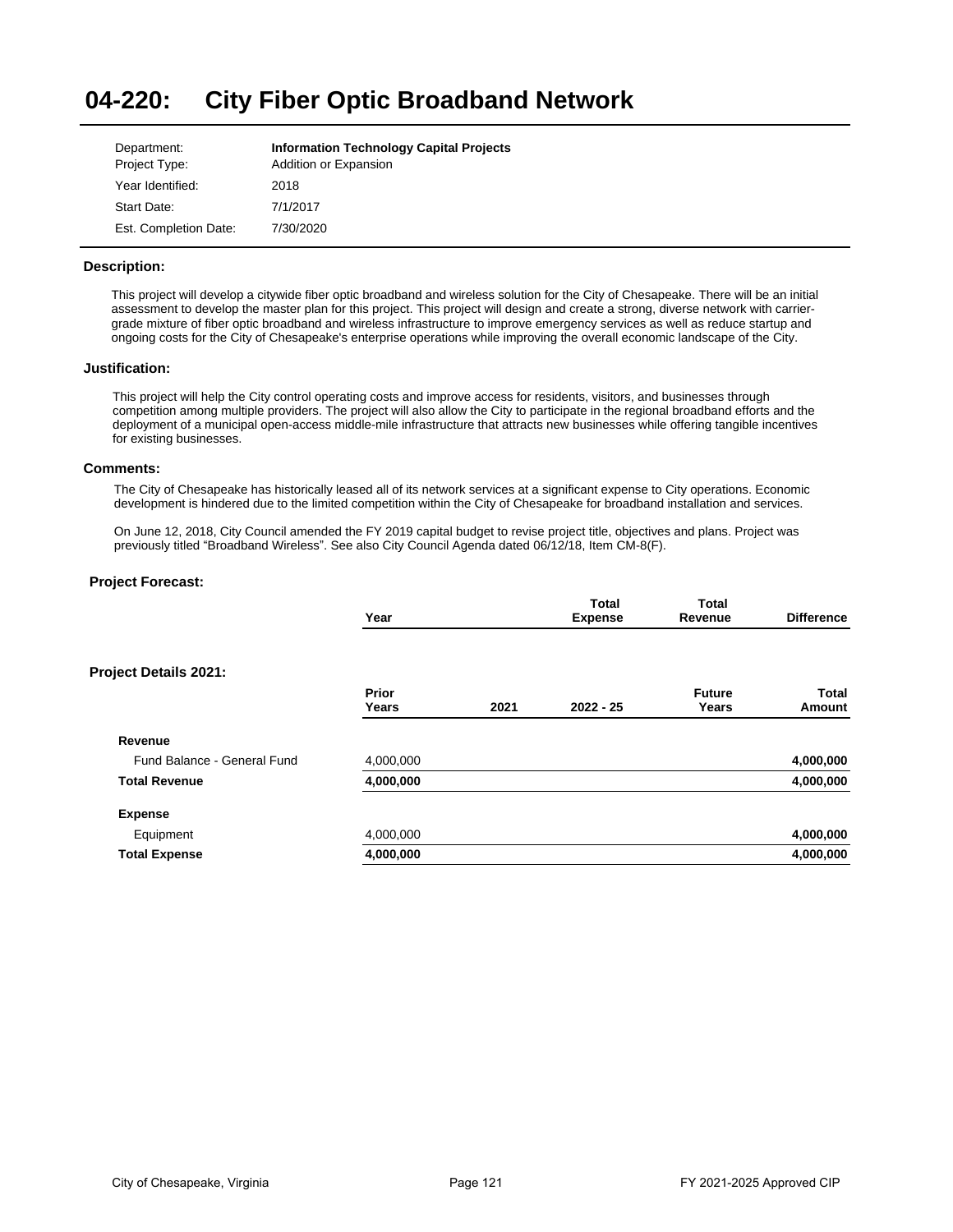# **11-240: Citywide Security Assessment and Court Security Upgrade**

| Department:<br>Project Type: | <b>Information Technology Capital Projects</b><br>Study |
|------------------------------|---------------------------------------------------------|
| Year Identified:             | 2020                                                    |
| Start Date:                  | 7/1/2019                                                |
| Est. Completion Date:        | 7/30/2021                                               |

### **Description:**

This project will provide for a City-wide security assessment of all cameras, camera systems, video storage, and access control systems for the City of Chesapeake's facilities. Due to the critical need for courthouse security, this project will also replace the existing deteriorating cameras and door controllers in both the Juvenile & Domestic Relations (JDR) and General District Courts.

### **Justification:**

In the past, each City department was responsible for procuring and administrating their own security camera and door card system. This has led to numerous contracts with multiple vendors. The different systems are not compatible. Public safety officials typically cannot access these individual systems during an incident.

The General District and Juvenile Courts' security systems are over 10 years old. The current camera system is starting to fail and needs to be replaced immediately. Furthermore, the courtroom doors and access to the building lack proper control by the Sheriff's Deputies that protect the court buildings. Should a situation arise, the Sheriff's Department may need to lock down the building in its entirety or by sections as well as have cameras inside to monitor the situation.

### **Comments:**

There are multiple types of cameras and door card systems throughout City facilities that need to be integrated. A review of all systems and their capabilities needs to be investigated. Developing a comprehensive plan with the goal of integrating all of these systems if feasible is needed. The current court security systems are exceeding their expected usefulness and need replacement so it does not negatively impact the City's ability to ensure public and employee safety.

# **Project Forecast:**

|                              | Year           |      | <b>Total</b><br><b>Expense</b> | Total<br>Revenue       | <b>Difference</b> |
|------------------------------|----------------|------|--------------------------------|------------------------|-------------------|
| <b>Project Details 2021:</b> |                |      |                                |                        |                   |
|                              | Prior<br>Years | 2021 | $2022 - 25$                    | <b>Future</b><br>Years | Total<br>Amount   |
| Revenue                      |                |      |                                |                        |                   |
| Fund Balance - General Fund  | 800,000        |      |                                |                        | 800,000           |
| <b>Total Revenue</b>         | 800,000        |      |                                |                        | 800,000           |
| <b>Expense</b>               |                |      |                                |                        |                   |
| Design & Engineering         | 275,000        |      |                                |                        | 275,000           |
| Equipment                    | 525,000        |      |                                |                        | 525,000           |
| <b>Total Expense</b>         | 800,000        |      |                                |                        | 800,000           |

| Year | Exp (Rev) | <b>FTE Impact</b> |
|------|-----------|-------------------|
| 2022 | 79,000    | 0.0               |
| 2023 | 79,000    | 0.0               |
| 2024 | 79,000    | 0.0               |
| 2025 | 79,000    | 0.0               |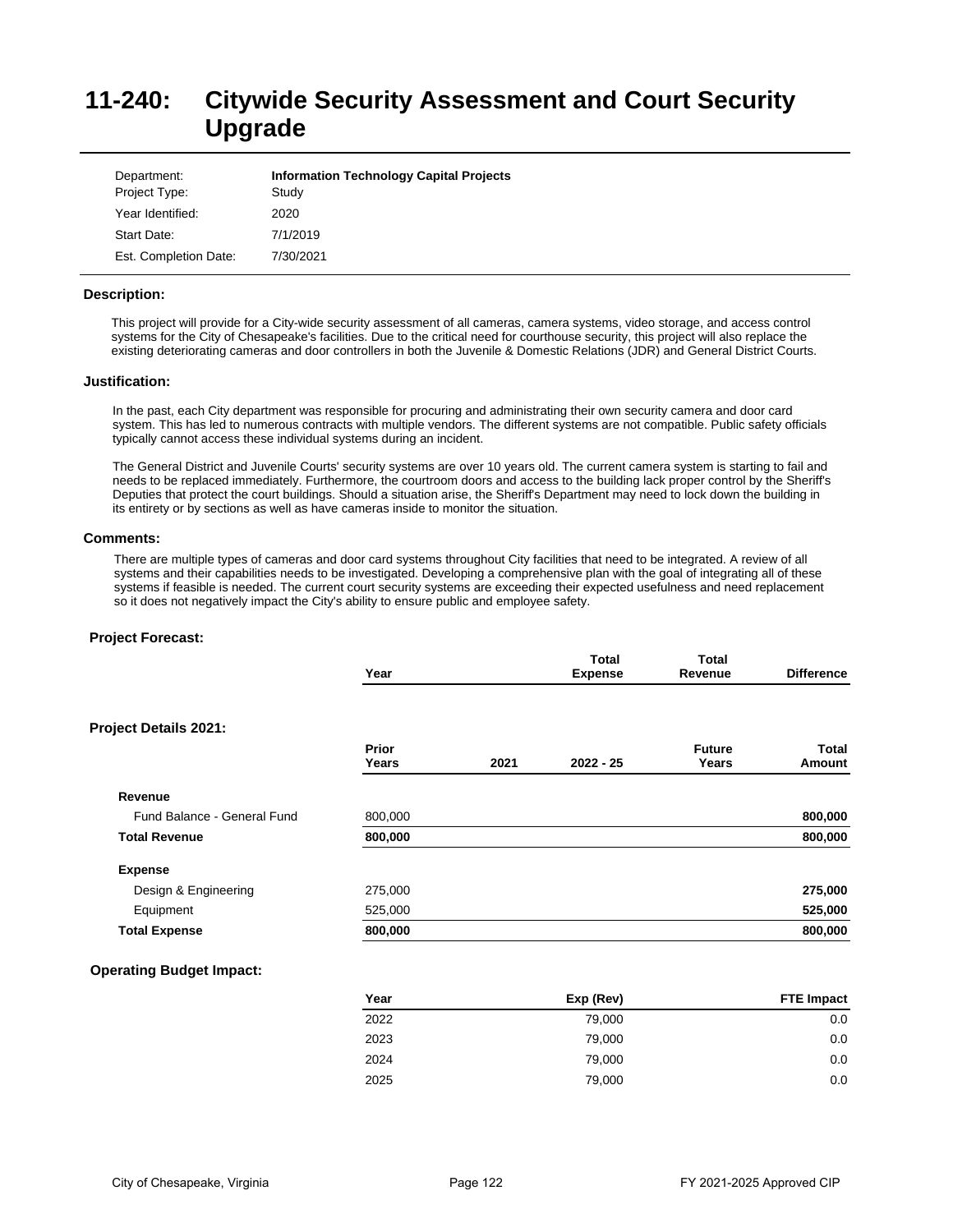#### **09-250: Data Access Governance Design and Implementation**

| Department:           | <b>Information Technology Capital Projects</b> |
|-----------------------|------------------------------------------------|
| Project Type:         | System Acquisition or Upgrade                  |
| Year Identified:      | 2021                                           |
| Start Date:           | 7/1/2020                                       |
| Est. Completion Date: | 6/30/2023                                      |

# **Description:**

This project will improve cybersecurity by implementing a data access governance system that will help the City reduce the risk that sensitive information will get into the wrong hands.

### **Justification:**

Data access governance is key to effective cybersecurity. Currently, we have limited visibility to what data exists across the enterprise, its classification under various regulatory requirements (HIPPA, HITECH, PII, PCI, CJIS, VCIN, etc.), where the data is located, and who has access to it which significantly limits our ability to combat both external and insider threats.

## **Comments:**

The City maintains large amounts of data in on-premise and cloud systems. Ensuring the security of this information is critical to the City's operations. A data access governance solution will help classify and monitor City data and who accesses it, allowing quick identification of malicious attacks and mitigation of any impact. IT has performed a proof of concept and identified sufficient issues with the City's current data management practices where acquiring a data governance solution would be essential to maintain security and privacy. Such a system will also help with records management and will help set the stage for implementing a master data management program as part of the Enterprise Application Modernization efforts.

# **Project Forecast:**

| Year | <b>Total</b><br><b>Expense</b> | <b>Total</b><br>Revenue | <b>Difference</b> |
|------|--------------------------------|-------------------------|-------------------|
| 2021 | 285,000                        | 285,000                 | 0                 |
| 2022 | 20,000                         | 20,000                  | 0                 |
|      | 305,000                        | 305,000                 | 0                 |

### **Project Details 2021:**

|                             | Prior<br>Years | 2021    | $2022 - 25$ | <b>Future</b><br>Years | <b>Total</b><br>Amount |
|-----------------------------|----------------|---------|-------------|------------------------|------------------------|
| Revenue                     |                |         |             |                        |                        |
| Fund Balance - General Fund |                | 285,000 | 20,000      |                        | 305,000                |
| <b>Total Revenue</b>        |                | 285.000 | 20,000      |                        | 305,000                |
| <b>Expense</b>              |                |         |             |                        |                        |
| Software                    |                | 250,000 |             |                        | 250,000                |
| Other                       |                | 35,000  | 20,000      |                        | 55,000                 |
| <b>Total Expense</b>        |                | 285,000 | 20,000      |                        | 305,000                |

| Year | Exp (Rev) | <b>FTE Impact</b> |
|------|-----------|-------------------|
| 2022 | 250,000   | 0.0               |
| 2023 | 250,000   | 0.0               |
| 2024 | 470,000   | 0.0               |
| 2025 | 470,000   | 0.0               |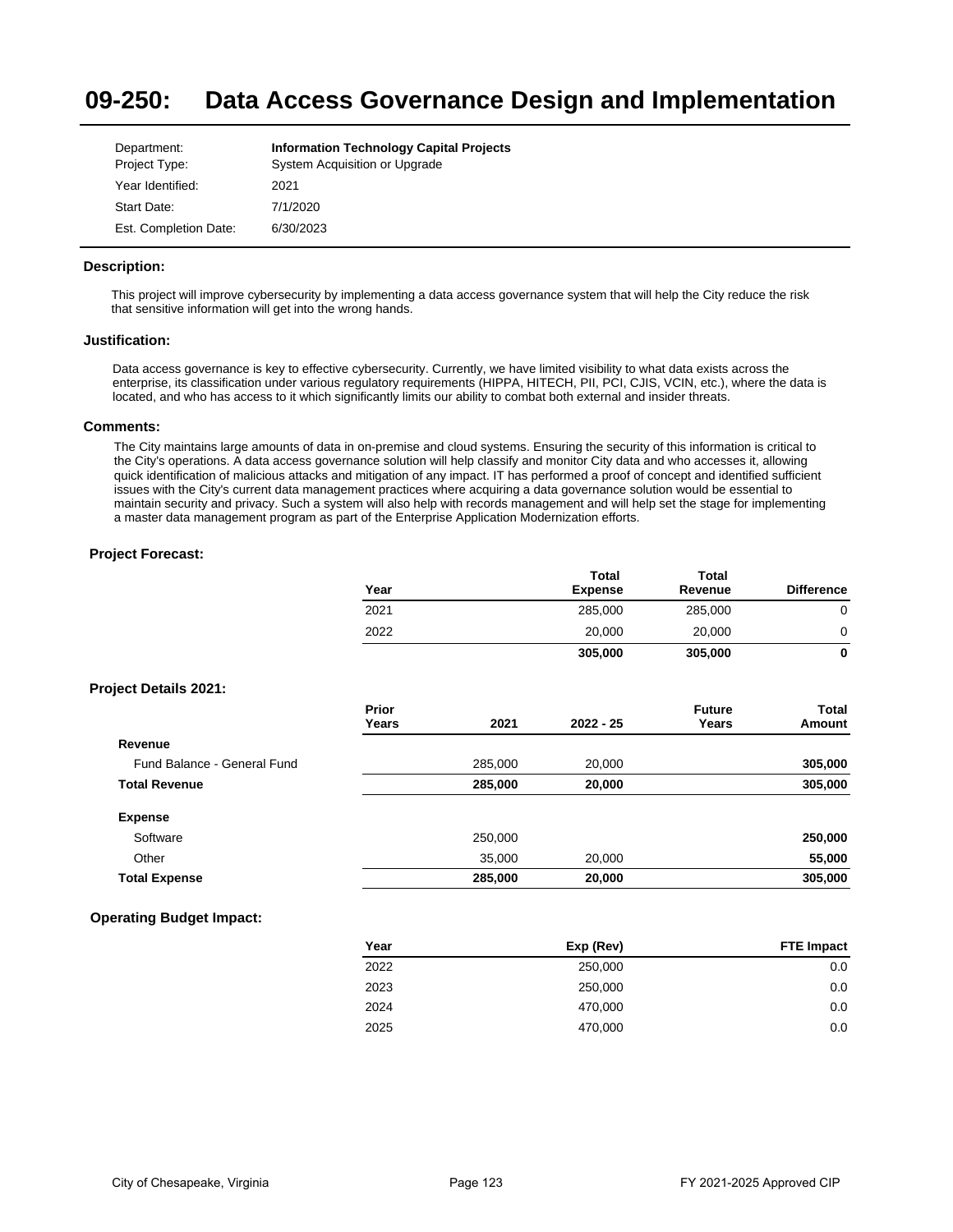#### **12-240: Data Center Equipment Replacement**

| Department:           | <b>Information Technology Capital Projects</b> |
|-----------------------|------------------------------------------------|
| Project Type:         | Replacement                                    |
| Year Identified:      | 2020                                           |
| Start Date:           | 7/1/2021                                       |
| Est. Completion Date: | 7/30/2024                                      |

# **Description:**

This project will replace the enterprise data center equipment at the City's two data centers and will also replace hardware at various critical, remote locations throughout the City to ensure that computing and storage requirements are met. The equipment will be replaced with new hardware when the existing older hardware becomes out-of-date or reaches end-of-life.

# **Justification:**

The City must maintain its computing and storage infrastructure in order to continue City operations. By maintaining the data center infrastructure, the City can better serve citizens by giving them the ability to conduct business and interact with the City. Regularly updating to newer supported equipment also ensures the equipment is capable of supporting the new security upgrades or patches that vendors release. For most data center equipment, upgrades are required are regular intervals over a period of time (approximately five years).

### **Comments:**

The typical equipment replacement cycle is three to five years. The new Public Safety Operations building had information technology and data center equipment installed during 2017-2018. After the building has been open for three years, this equipment will enter its replacement cycle, and full replacement will be needed after the building has been open for five years. The City's current data center and remote sites have been updated over the past few years, but this equipment also needs to be refreshed due to the replacement cycle.

# **Project Forecast:**

|                              | Year           |      | <b>Total</b><br><b>Expense</b> | <b>Total</b><br>Revenue | <b>Difference</b>      |
|------------------------------|----------------|------|--------------------------------|-------------------------|------------------------|
|                              | 2022           |      | 1,500,000                      | 1,500,000               | $\mathbf 0$            |
|                              | 2023           |      | 1,500,000                      | 1,500,000               | 0                      |
|                              | 2024           |      | 1,500,000                      | 1,500,000               | $\mathbf 0$            |
|                              | 2025           |      | 1,650,000                      | 1,650,000               | 0                      |
|                              |                |      | 6,150,000                      | 6,150,000               | $\mathbf 0$            |
| <b>Project Details 2021:</b> |                |      |                                |                         |                        |
|                              | Prior<br>Years | 2021 | 2022 - 25                      | <b>Future</b><br>Years  | <b>Total</b><br>Amount |
| Revenue                      |                |      |                                |                         |                        |
| Cash - Lockbox City          |                |      | 6,150,000                      |                         | 6,150,000              |
| <b>Total Revenue</b>         |                |      | 6,150,000                      |                         | 6,150,000              |
| <b>Expense</b>               |                |      |                                |                         |                        |
| Equipment                    |                |      | 6,150,000                      |                         | 6,150,000              |
| <b>Total Expense</b>         |                |      | 6,150,000                      |                         | 6,150,000              |

| Year | Exp (Rev) | <b>FTE Impact</b> |
|------|-----------|-------------------|
| 2023 | 800,000   | 0.0               |
| 2024 | 800,000   | 0.0               |
| 2025 | 800,000   | 0.0               |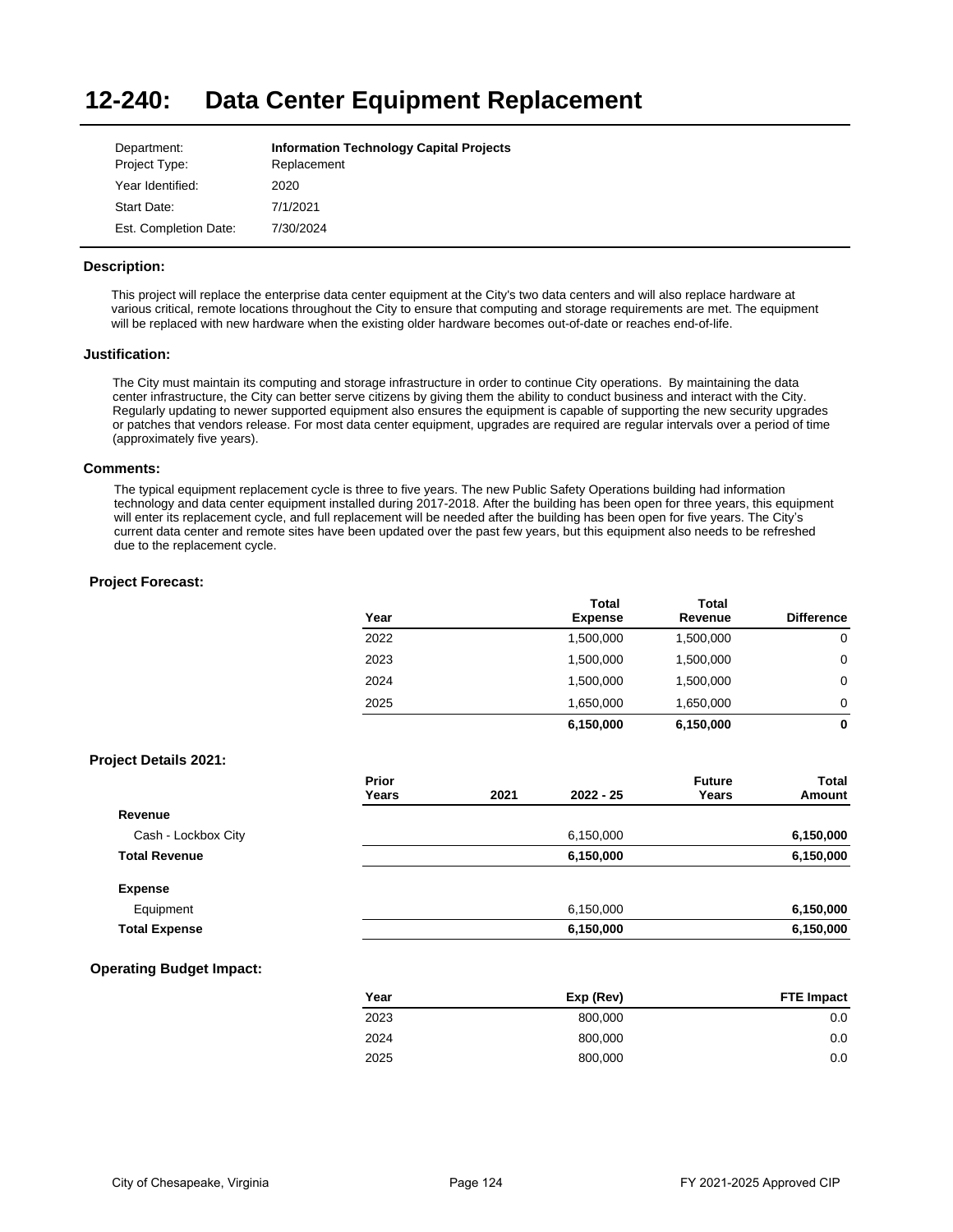### **10-250: DIT Building Space and Condition Study**

| Department:           | <b>Information Technology Capital Projects</b> |
|-----------------------|------------------------------------------------|
| Project Type:         | Study                                          |
| Year Identified:      | 2021                                           |
| Start Date:           | 7/1/2020                                       |
| Est. Completion Date: | 6/30/2022                                      |

# **Description:**

This project seeks to conduct a study of the Information Technology (DIT) Building to assess its condition and ability to support the space needs of the Department.

## **Justification:**

The IT Department's space requirements for staff, contractors, training facilities, meeting space, and equipment exceeds the building capacity as it is currently configured. This study is needed to determine if rehabilitation and reconfiguration of interior space can extend the useful life of the facility and meet the department's needs.

# **Comments:**

The DIT building was dedicated in 1962.

|                             | Year           |        | <b>Total</b><br><b>Expense</b> | <b>Total</b><br>Revenue | <b>Difference</b>      |
|-----------------------------|----------------|--------|--------------------------------|-------------------------|------------------------|
|                             | 2021           |        | 40,000                         | 40,000                  | 0                      |
|                             |                |        | 40,000                         | 40,000                  | 0                      |
| Project Details 2021:       |                |        |                                |                         |                        |
|                             | Prior<br>Years | 2021   | $2022 - 25$                    | <b>Future</b><br>Years  | <b>Total</b><br>Amount |
| Revenue                     |                |        |                                |                         |                        |
| Fund Balance - General Fund |                | 40,000 |                                |                         | 40,000                 |
| <b>Total Revenue</b>        |                | 40,000 |                                |                         | 40,000                 |
| <b>Expense</b>              |                |        |                                |                         |                        |
| Design & Engineering        |                | 40,000 |                                |                         | 40,000                 |
| <b>Total Expense</b>        |                | 40,000 |                                |                         | 40,000                 |
|                             |                |        |                                |                         |                        |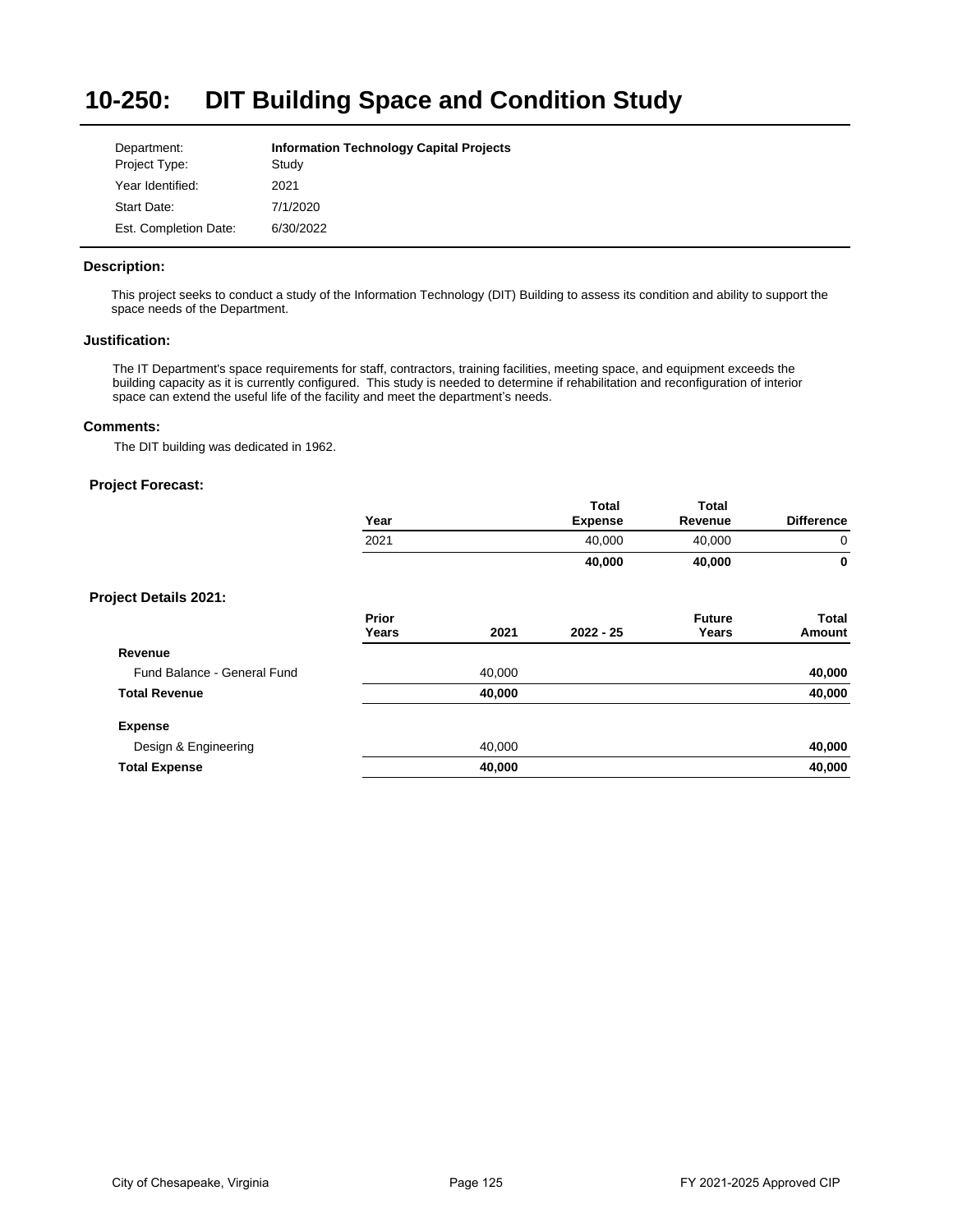# **06-220: Enterprise Application Modernization (formerly Citywide ERP Solution)**

| Department:<br>Project Type: | <b>Information Technology Capital Projects</b><br><b>Renovation or Rehabilitation</b> |
|------------------------------|---------------------------------------------------------------------------------------|
| Year Identified:             | 2018                                                                                  |
| Start Date:                  | 7/1/2017                                                                              |
| Est. Completion Date:        | 6/30/2023                                                                             |

### **Description:**

This project will provide for a study for the consolidation of the City's operational management systems into one or two enterprise resource planning (ERP) systems, which will allow for more efficient utilization of resources. This project includes an assessment of the City's existing legacy mainframe applications. Once the study and system design have been completed, this project will provide for the future implementation of the selected ERP solution(s).

### **Justification:**

Currently, the City has approximately 80 individual systems that support City functions including internally developed and licensed applications. Some systems are hosted on premises, others are hosted off-site by third parties. All systems require support from the Information Technology Dept. This project is needed because it is extremely costly to support so many separate systems. Additionally, the separate systems create challenges whenever the City has to upgrade individual applications. These challenges cause delays in implementing upgrades; occasionally, upgrades cannot be completed because of disruption that would occur with obsolete systems that are still in use.

## **Project Forecast:**

| Year | Total<br><b>Expense</b> | Total<br>Revenue | <b>Difference</b> |
|------|-------------------------|------------------|-------------------|
| 2021 | 2,000,000               | 2,000,000        | 0                 |
| 2022 | 2,000,000               | 2,000,000        | 0                 |
| 2023 | 2,000,000               | 2,000,000        | 0                 |
| 2024 | 2,000,000               | 2,000,000        | 0                 |
| 2025 | 2,000,000               | 2,000,000        | 0                 |
|      | 10,000,000              | 10,000,000       | 0                 |

# **Project Details 2021:**

|                             | Prior<br>Years | 2021      | $2022 - 25$ | <b>Future</b><br>Years | Total<br>Amount |
|-----------------------------|----------------|-----------|-------------|------------------------|-----------------|
| Revenue                     |                |           |             |                        |                 |
| Fund Balance - General Fund | 750,000        | 1,000,000 | 1,000,000   |                        | 2,750,000       |
| Cash - Lockbox City         |                |           | 1,000,000   |                        | 1,000,000       |
| G.O. Debt - City            |                |           | 4,000,000   |                        | 4,000,000       |
| Fund Balance - IT           |                | 1,000,000 | 2,000,000   |                        | 3,000,000       |
| <b>Total Revenue</b>        | 750,000        | 2,000,000 | 8,000,000   |                        | 10,750,000      |
| <b>Expense</b>              |                |           |             |                        |                 |
| Design & Engineering        | 750,000        |           |             |                        | 750,000         |
| Software                    |                | 1,000,000 | 6.000.000   |                        | 7,000,000       |
| Other                       |                | 1,000,000 | 2,000,000   |                        | 3,000,000       |
| <b>Total Expense</b>        | 750,000        | 2,000,000 | 8,000,000   |                        | 10,750,000      |

| Year | Exp (Rev) | <b>FTE Impact</b> |
|------|-----------|-------------------|
| 2024 | 1.350.000 | 0.0               |
| 2025 | 1,350,000 | 0.0               |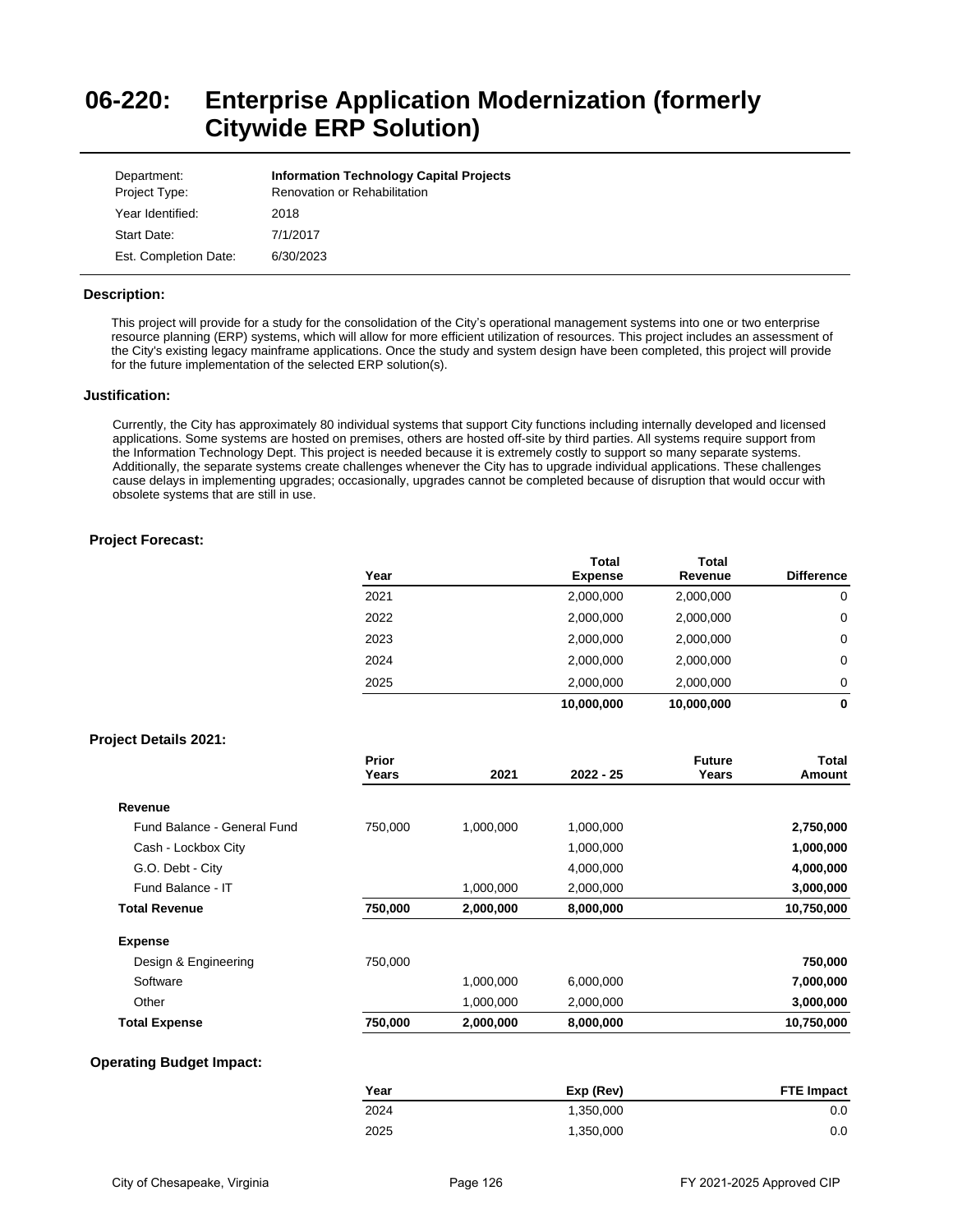# **11-250: Enterprise Cybersecurity Incident Reponses Planning and Policy Review**

| Department:<br>Project Type: | <b>Information Technology Capital Projects</b><br>Addition or Expansion |
|------------------------------|-------------------------------------------------------------------------|
| Year Identified:             | 2021                                                                    |
| Start Date:                  | 7/1/2020                                                                |
| Est. Completion Date:        | 6/30/2022                                                               |

# **Description:**

This project will utilize professional consulting services to develop an enterprisewide cybersecurity incident response plan for the City of Chesapeake.

# **Justification:**

With the constant threat of cybersecurity incidents looming, it has become clear from other government victims that an enterprise cybersecurity incident response plan must be put in place to address cyber incidents. While focusing on the technical aspects of an incident is important, recent attacks highlight the importance of including City Leadership, Legal, HR, Public Communications, Police, Emergency Management, and even external partners like the FBI and VDEM in developing and implementing a comprehensive incident response plan. When a cyber-attack occurs, minutes matter and we must plan in advance to avoid disruption in services.

### **Comments:**

Local governments across the world have been the victims of ransomware and other cybersecurity attacks, often with debilitating and costly effects. Recent notable attacks include Albany, NY in March 2019; Tallahassee, FL and Augusta, ME in April 2019, Baltimore, MD in May 2019, and Riviera Beach and Lake City, FL in June 2019. The IT department has a technical incident response plan. The potential impact of a cybersecurity attack, however, requires an enterprise plan that addresses political, operational, and technical needs of the City. This project would perform a comprehensive review of our incident-response policies and processes and recommend additional steps necessary to prepare for and respond to cyber-attacks.

| Year           |         | <b>Total</b><br><b>Expense</b> | <b>Total</b><br>Revenue | <b>Difference</b> |
|----------------|---------|--------------------------------|-------------------------|-------------------|
| 2021           |         | 120,000                        | 120,000                 | 0                 |
|                |         | 120,000                        | 120,000                 | 0                 |
|                |         |                                |                         |                   |
| Prior<br>Years | 2021    | $2022 - 25$                    | <b>Future</b><br>Years  | Total<br>Amount   |
|                |         |                                |                         |                   |
|                | 120,000 |                                |                         | 120,000           |
|                | 120,000 |                                |                         | 120,000           |
|                |         |                                |                         |                   |
|                | 120,000 |                                |                         | 120,000           |
|                | 120,000 |                                |                         | 120,000           |
|                |         |                                |                         |                   |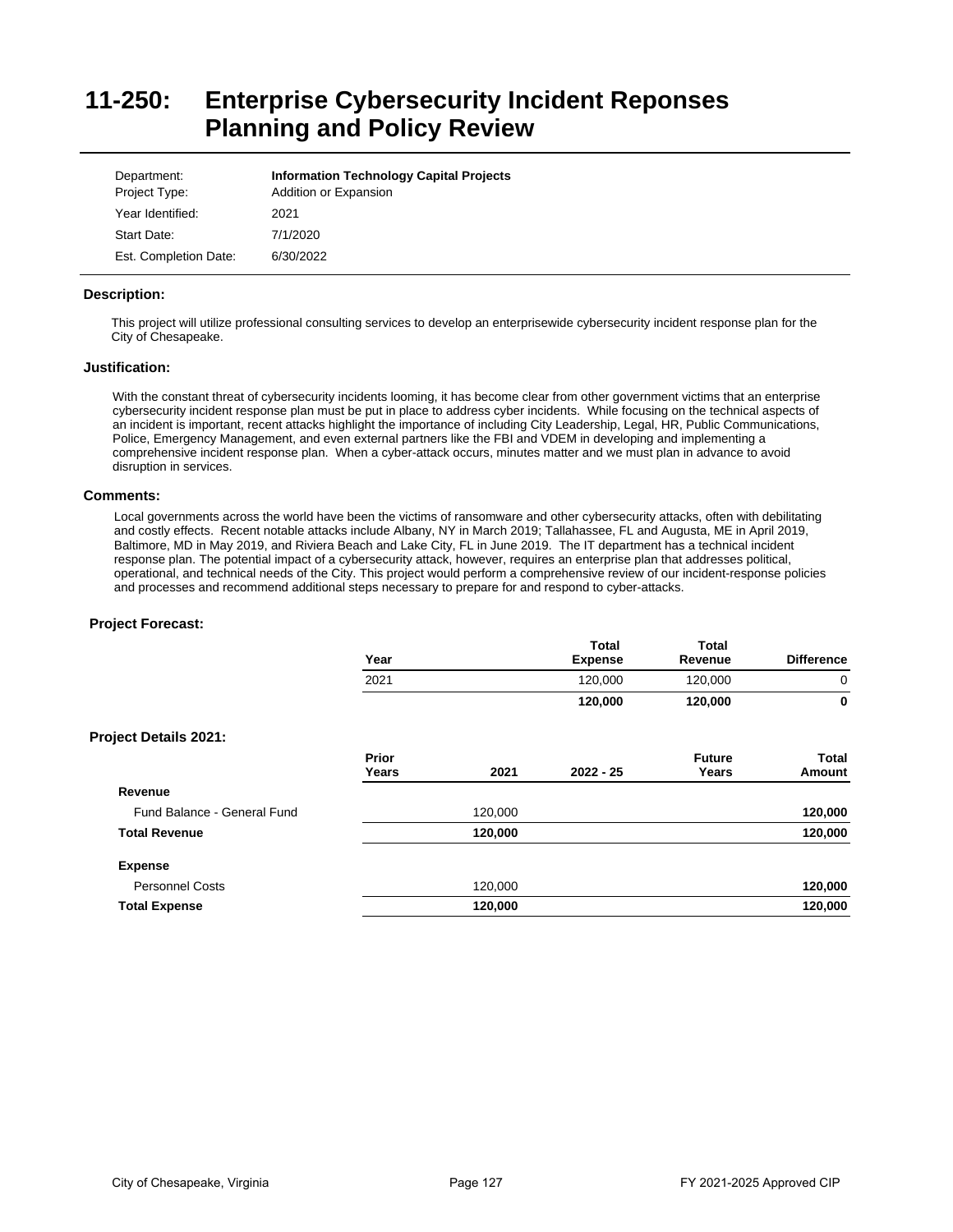### **09-170: Enterprise KRONOS Upgrade - Phase II**

| Department:           | <b>Information Technology Capital Projects</b> |
|-----------------------|------------------------------------------------|
| Project Type:         | System Acquisition or Upgrade                  |
| Year Identified:      | 2013                                           |
| Start Date:           | 7/1/2014                                       |
| Est. Completion Date: | 6/30/2021                                      |

# **Description:**

This project will install and implement upgrades and new releases of commercial software used for the City's employee timekeeping and leave accrual systems.

# **Justification:**

Kronos is constantly adding new functionality that is incorporated into new releases. As a new release becomes available, old releases are retired and no longer supported. This project will upgrade the Kronos application to the most current feasible version over the next five years.

# **Comments:**

Funding was provided in FY 2017 and is scheduled for FY 2021.

|                       | Year           |         | <b>Total</b><br><b>Expense</b> | <b>Total</b><br>Revenue | <b>Difference</b> |
|-----------------------|----------------|---------|--------------------------------|-------------------------|-------------------|
|                       | 2021           |         | 135,000                        | 135,000                 | 0                 |
|                       |                |         | 135,000                        | 135,000                 | 0                 |
| Project Details 2021: |                |         |                                |                         |                   |
|                       | Prior<br>Years | 2021    | $2022 - 25$                    | <b>Future</b><br>Years  | Total<br>Amount   |
| Revenue               |                |         |                                |                         |                   |
| Cash - Lockbox City   | 135,000        | 135,000 |                                |                         | 270,000           |
| Fund Balance - IT     | 130,000        |         |                                |                         | 130,000           |
| <b>Total Revenue</b>  | 265,000        | 135,000 |                                |                         | 400,000           |
| <b>Expense</b>        |                |         |                                |                         |                   |
| Other                 | 265,000        | 135,000 |                                |                         | 400,000           |
| <b>Total Expense</b>  | 265,000        | 135,000 |                                |                         | 400,000           |
|                       |                |         |                                |                         |                   |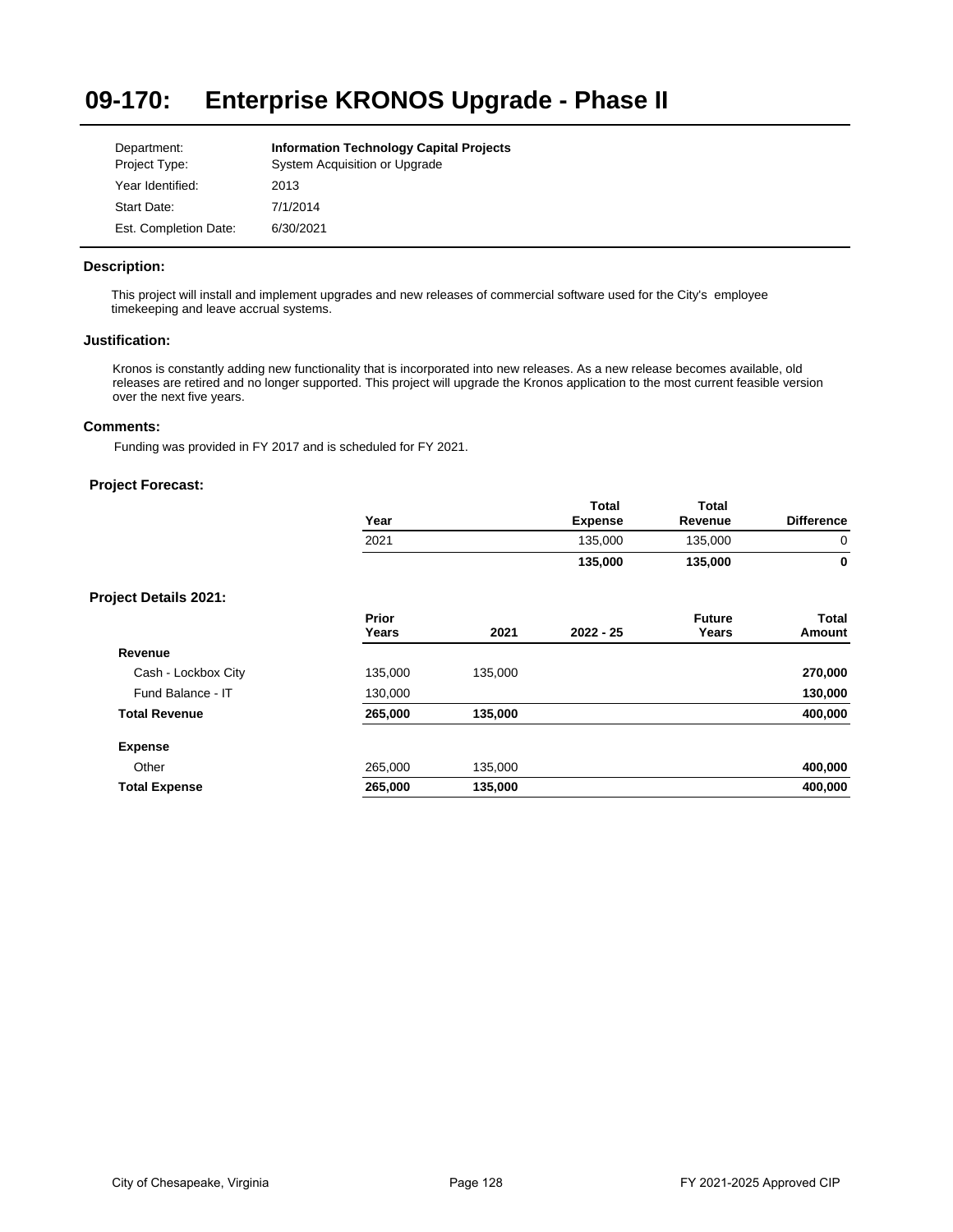#### **08-210: Enterprise Wide Technology III**

| Department:           | <b>Information Technology Capital Projects</b> |
|-----------------------|------------------------------------------------|
| Project Type:         | System Acquisition or Upgrade                  |
| Year Identified:      | 2017                                           |
| Start Date:           | 7/1/2016                                       |
| Est. Completion Date: | 6/30/2025                                      |

# **Description:**

This project will provide for the purchase of updates and replacements of the software that is used throughout the City government.

# **Justification:**

This project addresses the ongoing need to update and replace software that is used citywide. This project will also ensure the availability of appropriate technology that can be supported by staff and vendors.

## **Comments:**

Infrastructure improvements and software integration are needed to increase service reliability and improve enterprise business processes.

# **Project Forecast:**

|                              | Year                  |      | <b>Total</b><br><b>Expense</b> | <b>Total</b><br>Revenue | <b>Difference</b> |
|------------------------------|-----------------------|------|--------------------------------|-------------------------|-------------------|
|                              | 2022                  |      | 250,000                        | 250,000                 | $\mathbf 0$       |
|                              | 2023                  |      | 250,000                        | 250,000                 | 0                 |
|                              | 2024                  |      | 250,000                        | 250,000                 | 0                 |
|                              | 2025                  |      | 250,000                        | 250,000                 | 0                 |
|                              |                       |      | 1,000,000                      | 1,000,000               | $\mathbf 0$       |
| <b>Project Details 2021:</b> |                       |      |                                |                         |                   |
|                              | <b>Prior</b><br>Years | 2021 | 2022 - 25                      | <b>Future</b><br>Years  | Total<br>Amount   |
| Revenue                      |                       |      |                                |                         |                   |
| Fund Balance - General Fund  | 250,000               |      | 1,000,000                      |                         | 1,250,000         |
| <b>Total Revenue</b>         | 250,000               |      | 1,000,000                      |                         | 1,250,000         |
| <b>Expense</b>               |                       |      |                                |                         |                   |
| Software                     | 250,000               |      | 1,000,000                      |                         | 1,250,000         |
| <b>Total Expense</b>         | 250,000               |      | 1,000,000                      |                         | 1,250,000         |

| Year | Exp (Rev) | <b>FTE Impact</b> |
|------|-----------|-------------------|
| 2021 | 25,000    | 0.0               |
| 2022 | 25,000    | 0.0               |
| 2023 | 25,000    | 0.0               |
| 2024 | 25,000    | 0.0               |
| 2025 | 25,000    | 0.0               |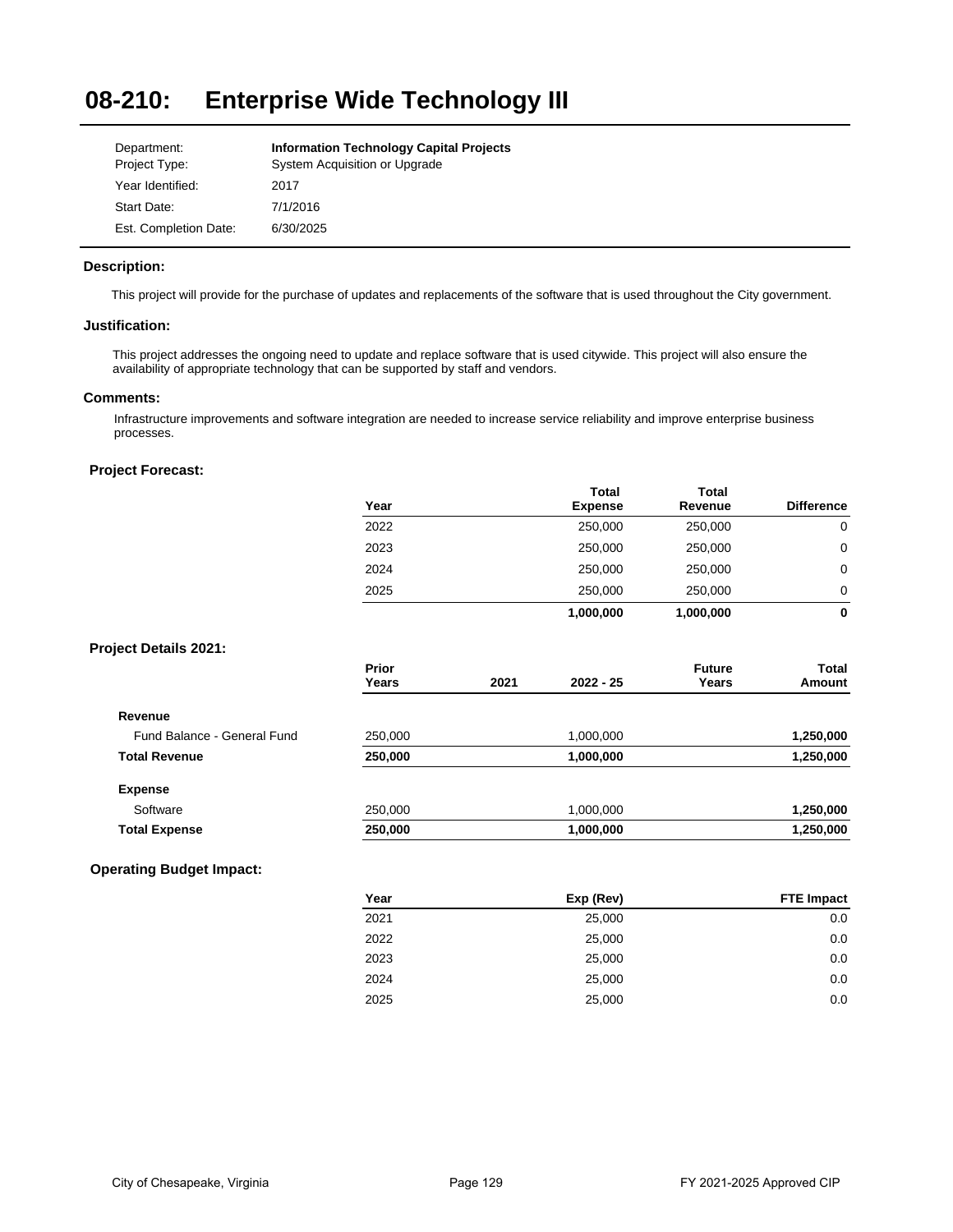# **09-230: Enterprise-wide Next Generation Identity Access Management**

| Department:<br>Project Type: | <b>Information Technology Capital Projects</b><br>System Acquisition or Upgrade |
|------------------------------|---------------------------------------------------------------------------------|
| Year Identified:             | 2019                                                                            |
| Start Date:                  | 7/1/2020                                                                        |
| Est. Completion Date:        | 6/30/2024                                                                       |

## **Description:**

This project implements a suite of tools and technologies for Identity Access Management (IDAM) across the enterprise for the City of Chesapeake. This will significantly help with the management of secure user authentication, user management, user authorization, and user access rights. These tools will further help the City with the Center for Internet Security (CIS) Critical Security Controls framework.

### **Justification:**

As technologies continue to advance and we put more systems in the cloud and spread others across multiple sites in Chesapeake, the ability to fully manage user identities and control/track access to various systems becomes vital. The IDAM market is rapidly changing; artificial intelligence along with machine learning will significantly alter technologies and their capabilities. This project is expected to comprise a suite of products from multiple vendors. Gartner recommends looking at a "best of breed" approach for certain parts of IDAM. When implemented, synergies between selected tools will provide a full solution.

#### **Comments:**

Currently, the City primarily relies on an active directory to manage users and access, but this only works for a subset of our systems. Other systems rely on their own user databases. This fragmented approach prevents the ability to have a whole picture of Identity Access Management.

|                              | Year                  |         | <b>Total</b><br><b>Expense</b> | <b>Total</b><br>Revenue | <b>Difference</b>      |
|------------------------------|-----------------------|---------|--------------------------------|-------------------------|------------------------|
|                              | 2021                  |         | 100,000                        | 100,000                 | $\mathbf 0$            |
|                              | 2022                  |         | 80,000                         | 80,000                  | 0                      |
|                              | 2023                  |         | 50,000                         | 50,000                  | 0                      |
|                              |                       |         | 230,000                        | 230,000                 | 0                      |
| <b>Project Details 2021:</b> |                       |         |                                |                         |                        |
|                              | <b>Prior</b><br>Years | 2021    | 2022 - 25                      | <b>Future</b><br>Years  | <b>Total</b><br>Amount |
| Revenue                      |                       |         |                                |                         |                        |
| Cash - Lockbox City          |                       | 100,000 | 130,000                        |                         | 230,000                |
| <b>Total Revenue</b>         |                       | 100,000 | 130,000                        |                         | 230,000                |
| <b>Expense</b>               |                       |         |                                |                         |                        |
| Other                        |                       | 100,000 | 130,000                        |                         | 230,000                |
| <b>Total Expense</b>         |                       | 100,000 | 130,000                        |                         | 230,000                |
|                              |                       |         |                                |                         |                        |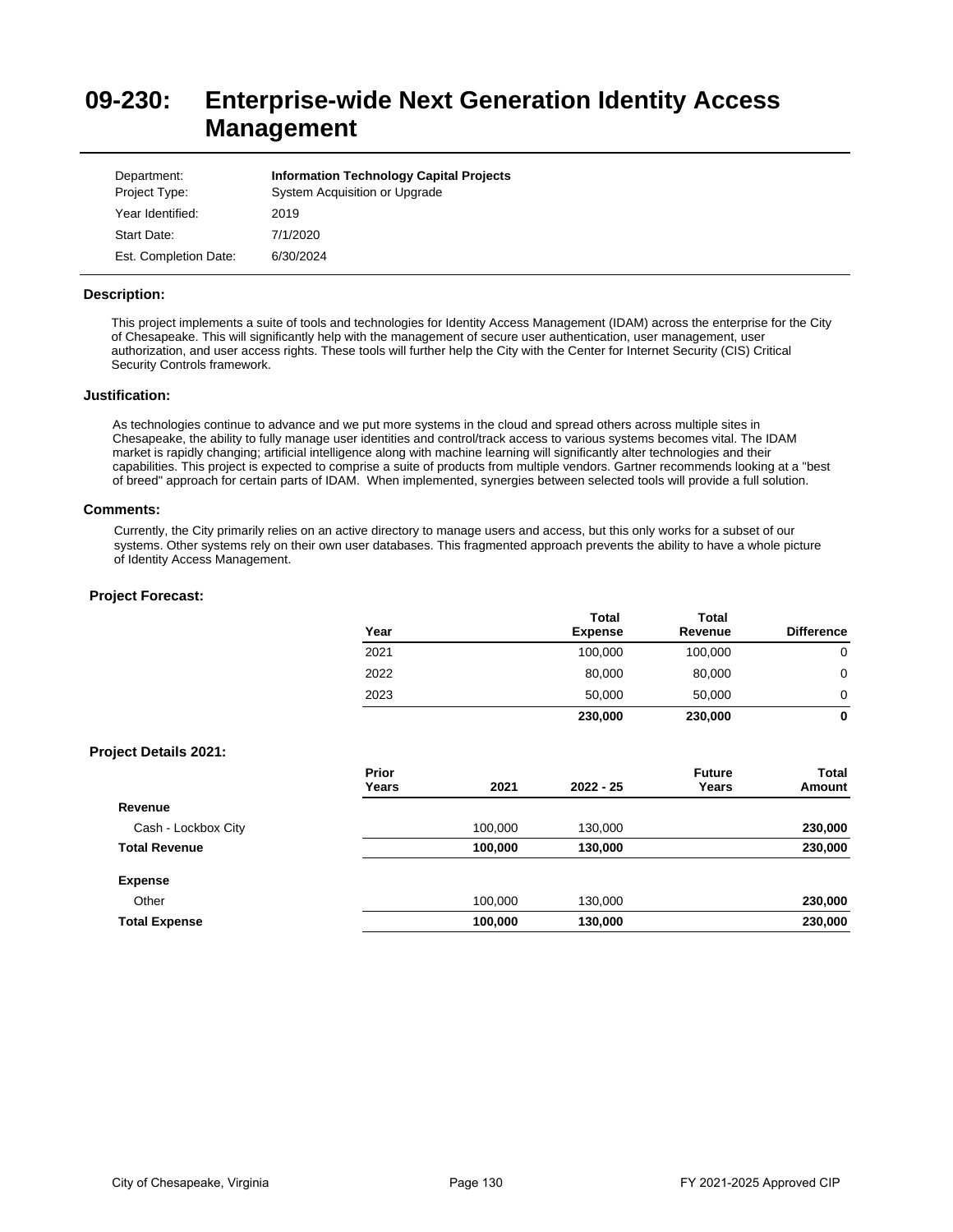# **15-250: Fiber Optic - Conduit Installation - Mt. Pleasant Road Cost Share**

| Department:<br>Project Type: | <b>Information Technology Capital Projects</b><br>Addition or Expansion |
|------------------------------|-------------------------------------------------------------------------|
| Year Identified:             | 2021                                                                    |
| Start Date:                  | 7/1/2020                                                                |
| Est. Completion Date:        | 6/30/2023                                                               |

# **Description:**

This project installs conduit along Mt. Pleasant Road in coordination with existing projects of Public Works and Public Utilities. This project includes the acquisition of a 10' wide easement along Mt. Pleasant Road from Fall Ridge Rd. to NALF Fentress. The project will also include the placement of conduit along this section of Mt. Pleasant Rd.

### **Justification:**

During the widening of Mt Pleasant Rd project, IT will be utilizing the opportunity to dig once to install two (2) 4" HDPE tracer-wired conduits with hand holes every 500' for fiber innerducts.

# **Comments:**

This project will acquire the easement and place the conduit along with utility and road infrastructure. A future project will be needed to install fiber optic cables. This project covers marginal costs to add IT conduit to existing utility and road project.

# **Project Forecast:**

|                              | Year           |        | <b>Total</b><br><b>Expense</b> | <b>Total</b><br>Revenue | <b>Difference</b>      |
|------------------------------|----------------|--------|--------------------------------|-------------------------|------------------------|
|                              | 2021           |        | 60,000                         | 60,000                  | $\mathbf 0$            |
|                              | 2022           |        | 400,000                        | 400,000                 | 0                      |
|                              |                |        | 460,000                        | 460,000                 | $\mathbf 0$            |
| <b>Project Details 2021:</b> |                |        |                                |                         |                        |
|                              | Prior<br>Years | 2021   | $2022 - 25$                    | <b>Future</b><br>Years  | <b>Total</b><br>Amount |
| Revenue                      |                |        |                                |                         |                        |
| Fund Balance - General Fund  |                | 60,000 | 400,000                        |                         | 460,000                |
| <b>Total Revenue</b>         |                | 60,000 | 400,000                        |                         | 460,000                |
| <b>Expense</b>               |                |        |                                |                         |                        |
| Construction                 |                |        | 400,000                        |                         | 400,000                |
| Land Acquisition             |                | 50,000 |                                |                         | 50,000                 |
| Other                        |                | 10,000 |                                |                         | 10,000                 |
| <b>Total Expense</b>         |                | 60,000 | 400,000                        |                         | 460,000                |

| Year | Exp (Rev) | <b>FTE Impact</b> |
|------|-----------|-------------------|
| 2023 | 10.000    | 0.0               |
| 2024 | 10.000    | 0.0               |
| 2025 | 10,000    | 0.0               |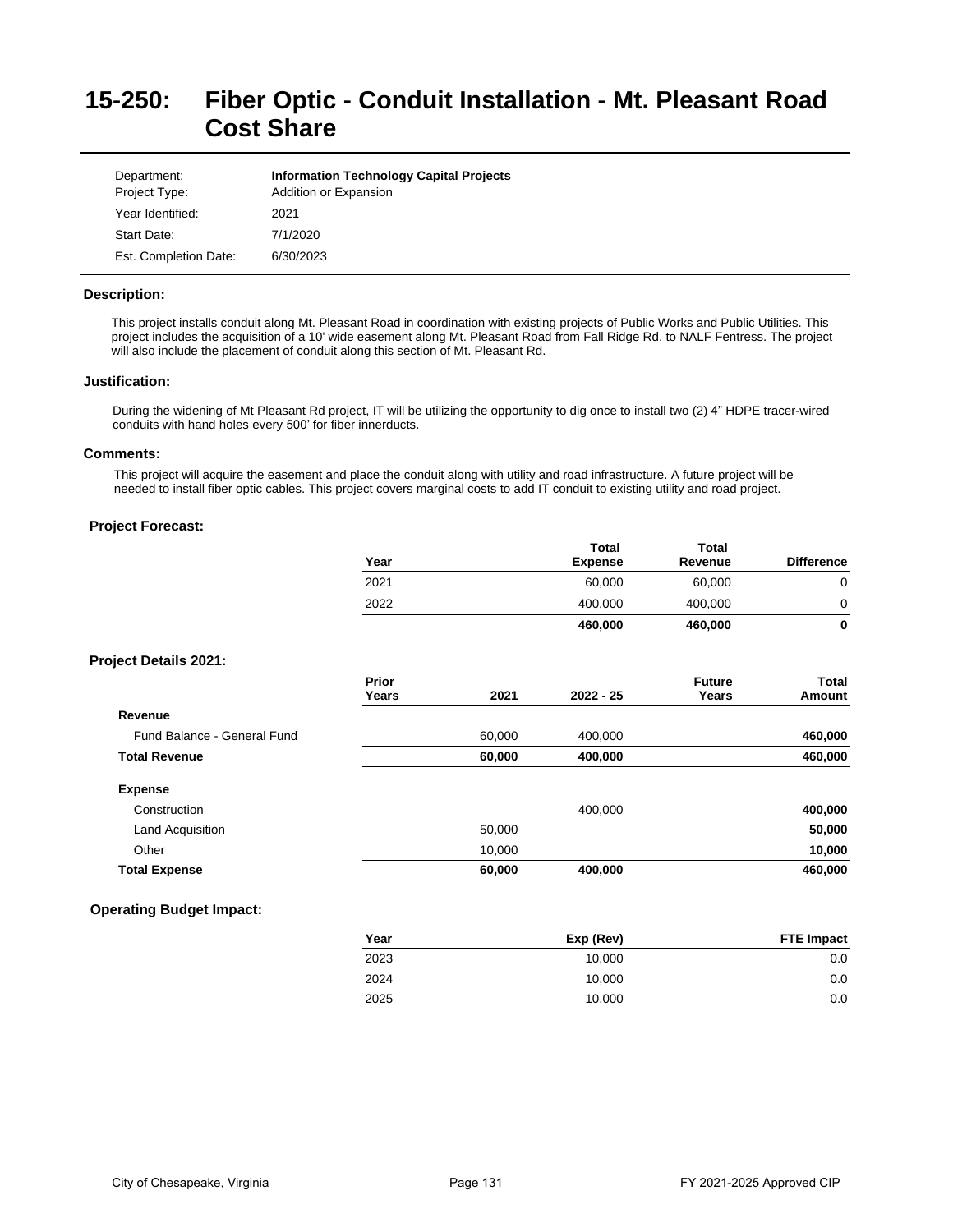# **11-210: Fire - Tri-City Automatic Aid CAD Interface (Regional 911 Dispatch Interface)**

| Department:<br>Project Type: | <b>Information Technology Capital Projects</b><br>System Acquisition or Upgrade |
|------------------------------|---------------------------------------------------------------------------------|
| Year Identified:             | 2017                                                                            |
| Start Date:                  | 7/1/2019                                                                        |
| Est. Completion Date:        | 6/30/2020                                                                       |

## **Description:**

This project will provide for the City's participation in a regional 911 Dispatch interface to integrate the individual CAD systems of surrounding public safety jurisdictions into one central system.

# **Justification:**

An integrated automatic system will reduce dispatcher call processing times while improving response times and service delivery throughout South Hampton Roads. The regional interface will automatically allow emergency dispatchers to see the availability and status of units from surrounding cities and dispatch appropriate responses as necessary. It builds upon the current Tri-City Automatic Aid system recently implemented with Norfolk and Virginia Beach. This system will provide a redundant backup system for all area 911 dispatch centers in case of localized failures.

## **Comments:**

Currently, each locality is unable to view or monitor the status of emergency response vehicles / apparatus from surrounding cities. If a neighboring locality requests assistance, dispatchers must manually contact the other dispatch center to request assistance creating delays in notifications.

|                             | Year   |      | <b>Total</b><br><b>Expense</b> | <b>Total</b><br>Revenue | <b>Difference</b> |
|-----------------------------|--------|------|--------------------------------|-------------------------|-------------------|
| Project Details 2021:       |        |      |                                |                         |                   |
|                             | Prior  |      |                                | <b>Future</b>           | Total             |
|                             | Years  | 2021 | $2022 - 25$                    | Years                   | Amount            |
| Revenue                     |        |      |                                |                         |                   |
| Fund Balance - General Fund | 50,000 |      |                                |                         | 50,000            |
| <b>Total Revenue</b>        | 50,000 |      |                                |                         | 50,000            |
| <b>Expense</b>              |        |      |                                |                         |                   |
| Software                    | 50,000 |      |                                |                         | 50,000            |
| <b>Total Expense</b>        | 50,000 |      |                                |                         | 50,000            |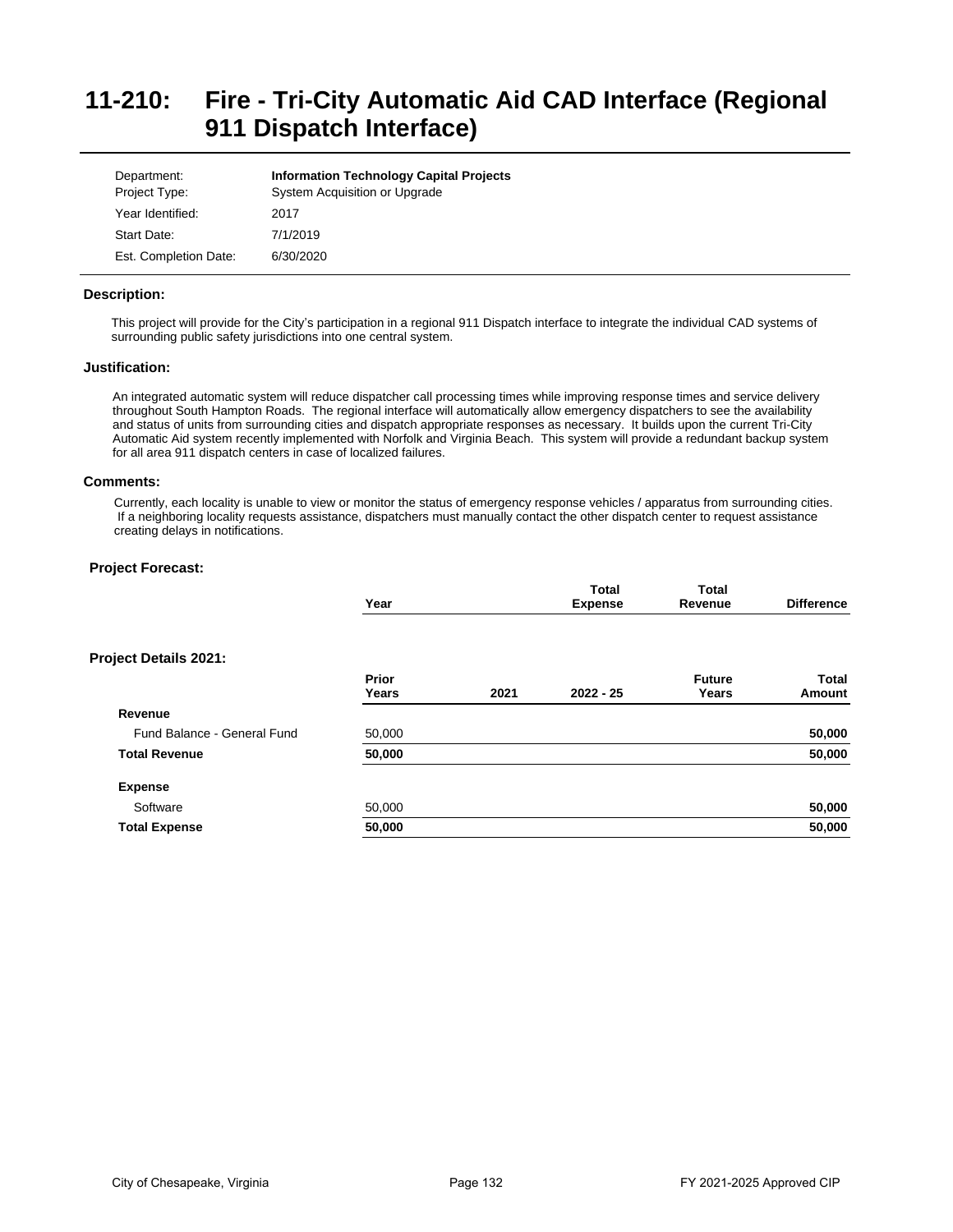#### **13-240: Fire/EMS - Mobile Data Terminal Replacements**

| Department:           | <b>Information Technology Capital Projects</b> |
|-----------------------|------------------------------------------------|
| Project Type:         | Replacement                                    |
| Year Identified:      | 2020                                           |
| Start Date:           | 7/1/2021                                       |
| Est. Completion Date: | 7/30/2022                                      |

# **Description:**

This project will provide for the routine replacement of 60 mobile routers, 10 Rugged Mobile Data Terminals for Fire Marshalls (tablets), and communications hardware and software to allow communications from the apparatus to Emergency Dispatch and/or Medical facilities.

# **Justification:**

Due to the rapidly changing requirements of cellular communication, replacement of communication devices will be required more frequently. We anticipate a technology upgrade from 4G to 5G technology in the next 3 years. The tablet model is a commercial off-the-shelf computer that offers a much lower cost of ownership than the previous rugged laptops. Utilizing tablets with updated communications equipment will allow the Fire Dept. to continue using the mobile application specifically designed for the tablet model. Staying with this brand of computers will allow the re-use of existing computer mounts already in the apparatus with fast, reliable, and cost-effective mobile data terminals.

### **Comments:**

In FY 2019, the Fire Dept. apparatus converted to using tablets that allow the use of mobile software products. The tablets replaced previous rugged computer terminals. These lightweight devices, with a life expectancy of three to four years in adverse environments, require replacement at regular intervals. The peripheral equipment also require regular updates as technology continues to advance. Finally, Fire Marshalls require rugged laptops (similar to the model used by Police Officers) because of extremely adverse environments. A non-rugged laptop will not withstand these conditions.

|                              | Year           |      | <b>Total</b><br><b>Expense</b> | <b>Total</b><br>Revenue | <b>Difference</b>      |
|------------------------------|----------------|------|--------------------------------|-------------------------|------------------------|
|                              | 2022           |      | 200,000                        | 200,000                 | 0                      |
|                              |                |      | 200,000                        | 200,000                 | 0                      |
| <b>Project Details 2021:</b> |                |      |                                |                         |                        |
|                              | Prior<br>Years | 2021 | $2022 - 25$                    | <b>Future</b><br>Years  | <b>Total</b><br>Amount |
| Revenue                      |                |      |                                |                         |                        |
| Fund Balance - General Fund  |                |      | 200,000                        |                         | 200,000                |
| <b>Total Revenue</b>         |                |      | 200,000                        |                         | 200,000                |
| <b>Expense</b>               |                |      |                                |                         |                        |
| Equipment                    |                |      | 200,000                        |                         | 200,000                |
| <b>Total Expense</b>         |                |      | 200,000                        |                         | 200,000                |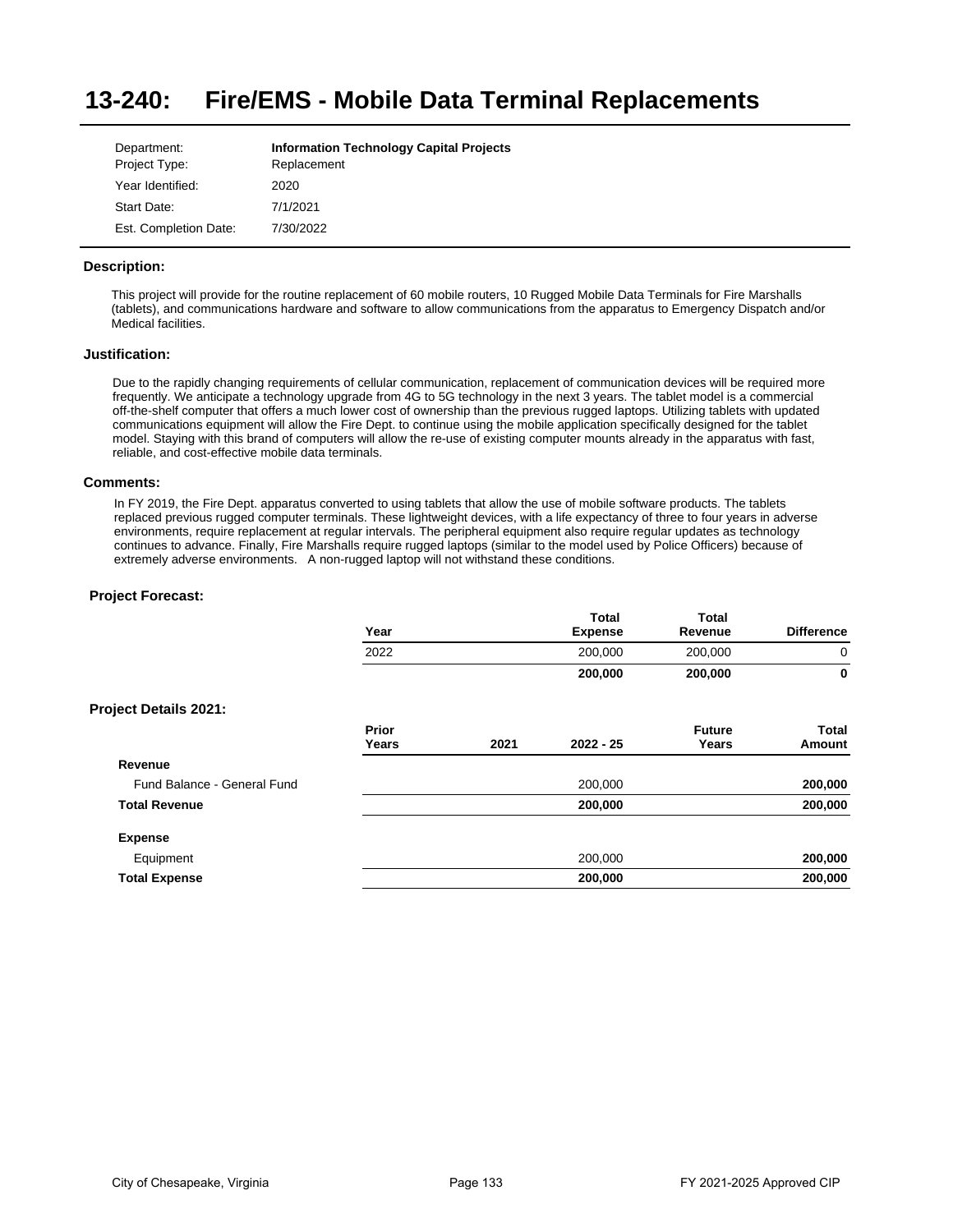#### **14-250: HR - Learning Management System**

| Department:           | <b>Information Technology Capital Projects</b> |
|-----------------------|------------------------------------------------|
| Project Type:         | System Acquisition or Upgrade                  |
| Year Identified:      | 2021                                           |
| Start Date:           | 7/1/2021                                       |
| Est. Completion Date: | 6/30/2023                                      |

# **Description:**

This project provides a citywide Learning Management System (LMS) for the administration, documentation, tracking, reporting, and delivery of educational courses and training programs. The LMS helps instructors deliver material to students, administers tests and assignments, tracks student progress, and manages record-keeping. LMS focuses on online learning delivery but supports a range of uses. LMS can provide a platform for fully online courses as well as hybrid/blended forms and flipped classrooms wherein participants are introduced to the learning materials before class and the classroom time is used to deepen understanding through discussion with peers and facilitated problem-solving activities. The advantages of an LMS include: (1) reducing time spent on enrollment and tracking of learning and development attendance, (2) organizing e-learning content in one location, (3) providing unlimited access to e-learning materials, (4) reducing learning and development time by reducing travel, and (5) improving compliance with regulations (e.g. EEO, HIPAA) and emerging issues (e.g. electronic data use, workplace violence).

### **Justification:**

The City of Chesapeake HR Department currently has 1.40 FTEs (full-time equivalent portions of 15 staff members) devoted to Learning and Development. Personnel in numerous other departments in the City are also responsible for the training of City employees. Additional resources are needed to deliver and track learning and development offerings to the City's over 3,800 FTEs.

# **Project Forecast:**

| Year | <b>Total</b><br><b>Expense</b> | <b>Total</b><br>Revenue | <b>Difference</b> |
|------|--------------------------------|-------------------------|-------------------|
| 2021 |                                |                         | 0                 |
| 2022 | 100,000                        | 100,000                 | 0                 |
| 2023 |                                |                         | 0                 |
| 2024 |                                |                         | 0                 |
| 2025 |                                |                         | 0                 |
|      | 100,000                        | 100,000                 | 0                 |

# **Project Details 2021:**

|                             | <b>Prior</b><br>Years | 2021 | $2022 - 25$ | <b>Future</b><br>Years | Total<br>Amount |
|-----------------------------|-----------------------|------|-------------|------------------------|-----------------|
| Revenue                     |                       |      |             |                        |                 |
| Fund Balance - General Fund |                       |      | 100,000     |                        | 100,000         |
| <b>Total Revenue</b>        |                       |      | 100,000     |                        | 100,000         |
| <b>Expense</b>              |                       |      |             |                        |                 |
| Software                    |                       |      | 50,000      |                        | 50,000          |
| <b>Personnel Costs</b>      |                       |      | 50,000      |                        | 50,000          |
| <b>Total Expense</b>        |                       |      | 100,000     |                        | 100,000         |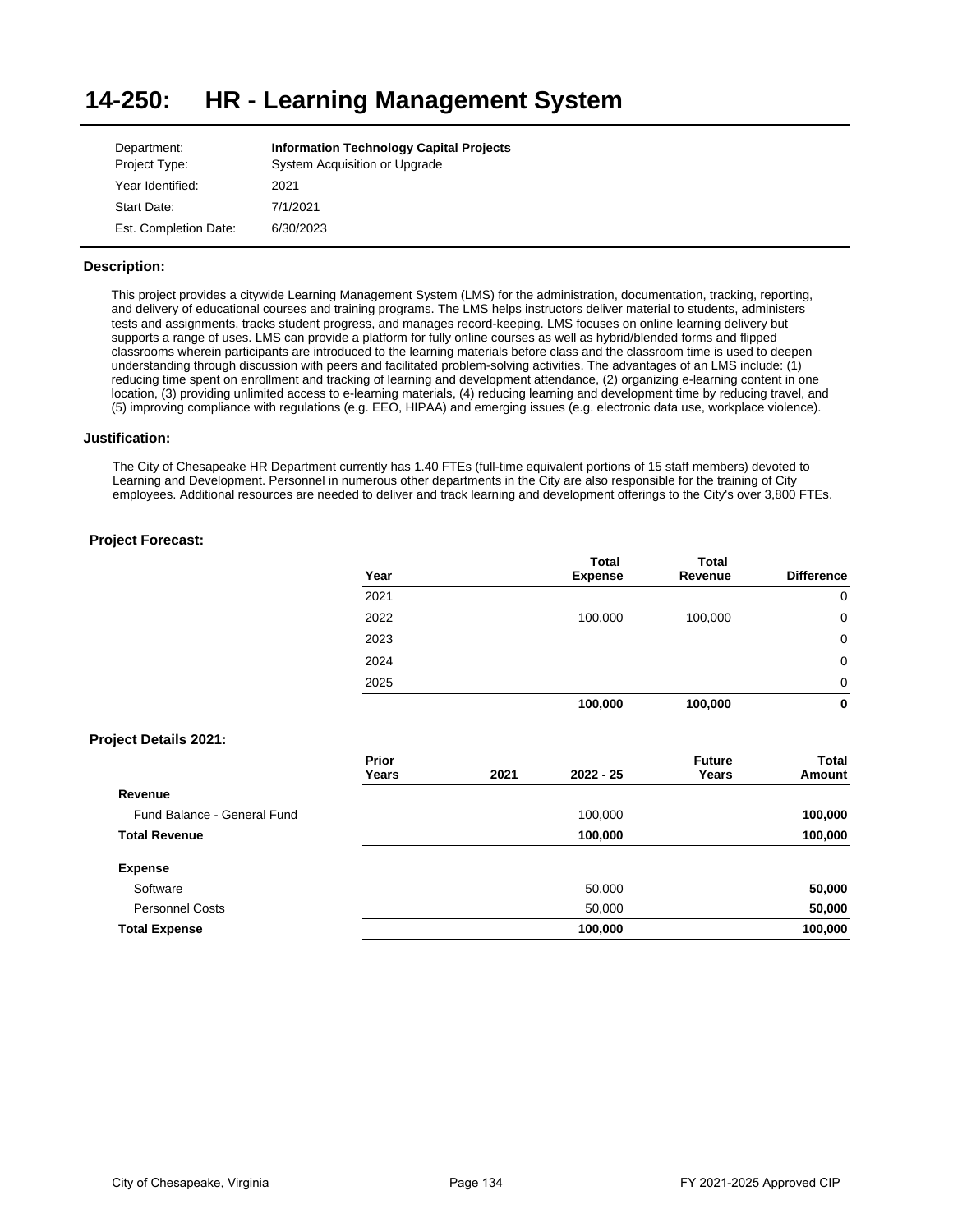# **13-210: Laserfiche Upgrade**

| Department:           | <b>Information Technology Capital Projects</b> |
|-----------------------|------------------------------------------------|
| Project Type:         | System Acquisition or Upgrade                  |
| Year Identified:      | 2017                                           |
| Start Date:           | 7/1/2017                                       |
| Est. Completion Date: | 7/30/2024                                      |

# **Description:**

This project provides for ongoing upgrades to the City's document management system, Laserfiche.

# **Justification:**

New features and functionality are included in new versions. As new version are released, old versions are retired and no longer supported. This project will upgrade Laserfiche to the most current feasible version.

|                              | Year           |      | Total<br><b>Expense</b> | <b>Total</b><br>Revenue | <b>Difference</b>      |
|------------------------------|----------------|------|-------------------------|-------------------------|------------------------|
|                              | 2022           |      | 100,000                 | 100,000                 | $\mathbf 0$            |
|                              | 2024           |      | 100,000                 | 100,000                 | 0                      |
|                              |                |      | 200,000                 | 200,000                 | $\mathbf 0$            |
| <b>Project Details 2021:</b> |                |      |                         |                         |                        |
|                              | Prior<br>Years | 2021 | $2022 - 25$             | <b>Future</b><br>Years  | <b>Total</b><br>Amount |
| Revenue                      |                |      |                         |                         |                        |
| Fund Balance - General Fund  | 100,000        |      | 100,000                 |                         | 200,000                |
| Cash - Lockbox City          |                |      | 100,000                 |                         | 100,000                |
| <b>Total Revenue</b>         | 100,000        |      | 200,000                 |                         | 300,000                |
| <b>Expense</b>               |                |      |                         |                         |                        |
| Software                     | 100,000        |      | 200,000                 |                         | 300,000                |
| <b>Total Expense</b>         | 100,000        |      | 200,000                 |                         | 300,000                |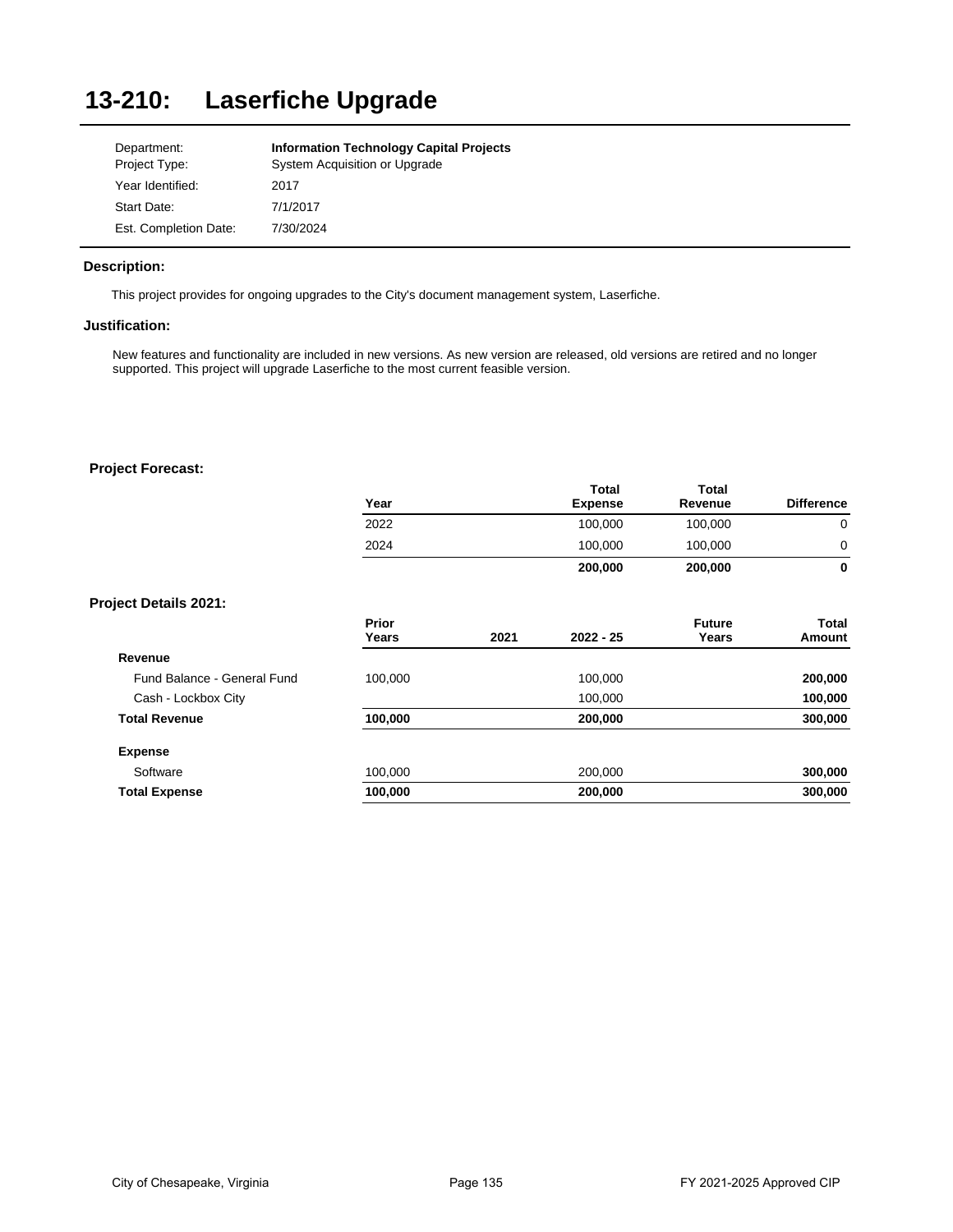#### **12-191: Libraries - Automated Handling System - Phase II**

| Department:<br>Project Type: | <b>Information Technology Capital Projects</b><br>Addition or Expansion |
|------------------------------|-------------------------------------------------------------------------|
| Year Identified:             | 2019                                                                    |
| Start Date:                  | 7/1/2018                                                                |
| Est. Completion Date:        | 6/30/2020                                                               |

# **Description:**

This project covers the purchase, installation, and implementation of an automated materials handling (AMH) system at Greenbrier and Russell Memorial Libraries. The project will also add radio-frequency identification (RFID) enabled book drops in four other libraries that do not have AMH. RFID will allow for quicker re-shelving in smaller branches.

#### **Justification:**

AMH is designed to receive, check-in, and sort library materials for shelving. In 2014, the three busiest libraries circulated 1.7 million items, each of which was handled a minimum of five times by employees from the time the item was retrieved from the book-drop until it was replaced on the shelf to be checked out again by patrons. AMH reduces the time required to re-shelve materials and increases efficiency by allowing staff to perform other higher level essential tasks. Materials will also be available to patrons more quickly. Similar equipment already exists at neighboring libraries.

### **Comments:**

This project was initially planned for the Greenbrier branch; however, plan revisions permit installation of AMH at both Greenbrier and Russell Memorial.

In FY 2020, the remaining balance (\$239) from Project #12-190 Libraries - Automated Handling System - Phase I was rolled over to this project.

# **Project Forecast:**

|                             | Year           |      | <b>Total</b><br><b>Expense</b> | <b>Total</b><br>Revenue | <b>Difference</b> |
|-----------------------------|----------------|------|--------------------------------|-------------------------|-------------------|
| Project Details 2021:       |                |      |                                |                         |                   |
|                             | Prior<br>Years | 2021 | $2022 - 25$                    | <b>Future</b><br>Years  | Total<br>Amount   |
| Revenue                     |                |      |                                |                         |                   |
| Fund Balance - General Fund | 353,539        |      |                                |                         | 353,539           |
| <b>Total Revenue</b>        | 353,539        |      |                                |                         | 353,539           |
| <b>Expense</b>              |                |      |                                |                         |                   |
| Construction                | 75,000         |      |                                |                         | 75,000            |
| Equipment                   | 278,539        |      |                                |                         | 278,539           |
| <b>Total Expense</b>        | 353,539        |      |                                |                         | 353,539           |

| Year | Exp (Rev) | <b>FTE Impact</b> |
|------|-----------|-------------------|
| 2022 | 27,000    | 0.0               |
| 2023 | 27,000    | 0.0               |
| 2024 | 27,000    | 0.0               |
| 2025 | 27,000    | 0.0               |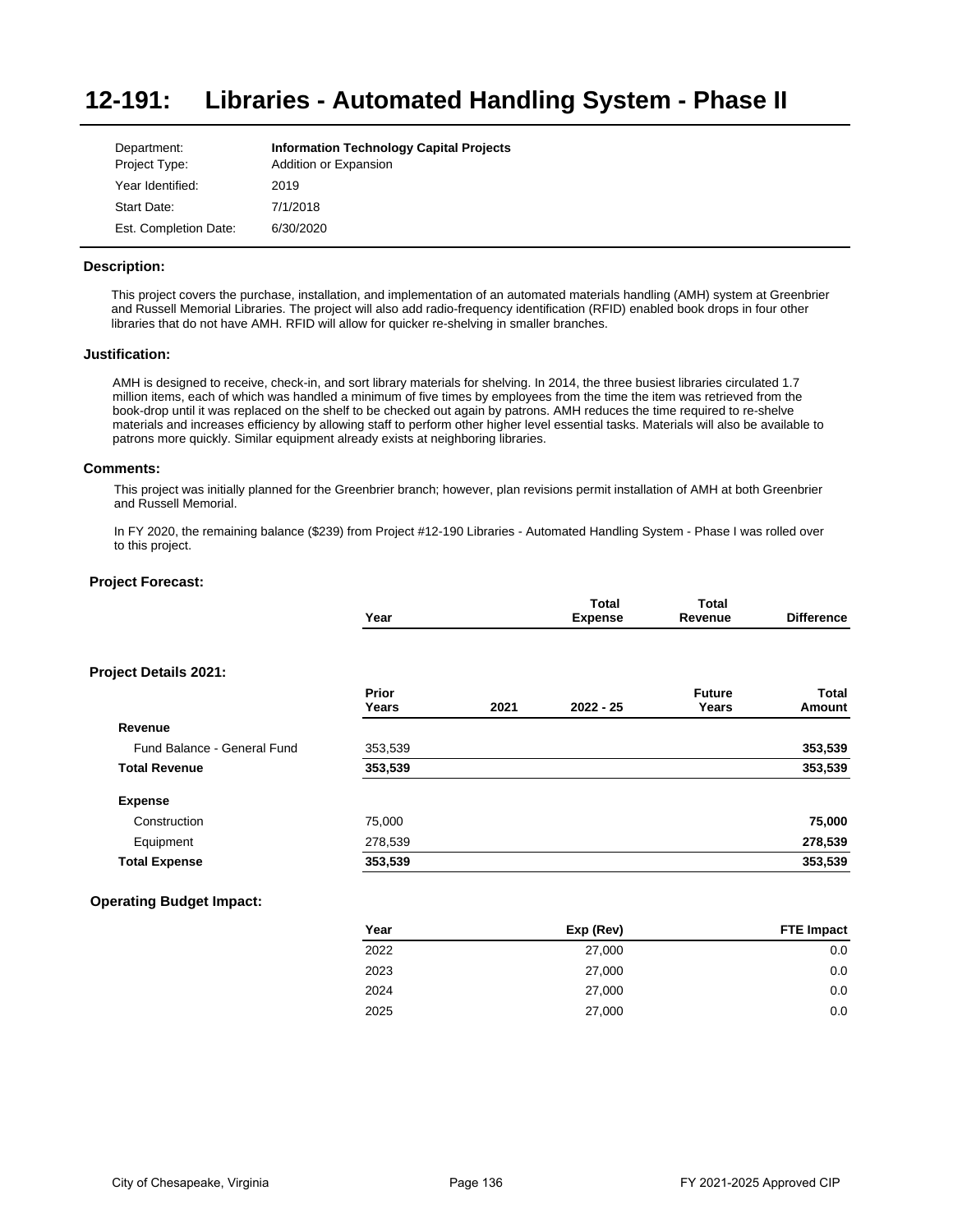#### **12-192: Libraries - Automated Handling System - Phase III**

| Department:           | <b>Information Technology Capital Projects</b> |
|-----------------------|------------------------------------------------|
| Project Type:         | Addition or Expansion                          |
| Year Identified:      | 2019                                           |
| Start Date:           | 7/1/2019                                       |
| Est. Completion Date: | 6/30/2022                                      |

# **Description:**

This project will provide for the replacement of the automated materials handling (AMH) system currently in use at the Central LIbrary.

## **Justification:**

AMH is designed to receive, check-in, and sort library materials for shelving. In 2014, the three busiest libraries circulated 1.7 million items, each of which was handled a minimum of five times by employees from the time the item was retrieved from the book-drop until it was replaced on the shelf to be checked out again by patrons. AMH reduces the time required to re-shelve materials and increases efficiency by allowing staff to perform other higher level essential tasks. Materials will also be available to patrons more quickly. Similar equipment already exists at neighboring libraries.

# **Comments:**

This project was originally planned to install AMH at Russell Memorial Library. Changes in plans allow for both Russell and Greenbrier to be addressed with companion project 12-192. That frees up funding to replace the AMH system that was installed in 2015. Improvements in technology will allow increased capacity at a lower cost than the original installation.

# **Project Forecast:**

|                              | Year           |      | Total<br><b>Expense</b> | Total<br>Revenue       | <b>Difference</b>      |
|------------------------------|----------------|------|-------------------------|------------------------|------------------------|
| <b>Project Details 2021:</b> |                |      |                         |                        |                        |
|                              | Prior<br>Years | 2021 | $2022 - 25$             | <b>Future</b><br>Years | <b>Total</b><br>Amount |
| Revenue                      |                |      |                         |                        |                        |
| Fund Balance - General Fund  | 300,350        |      |                         |                        | 300,350                |
| <b>Total Revenue</b>         | 300,350        |      |                         |                        | 300,350                |
| <b>Expense</b>               |                |      |                         |                        |                        |
| Construction                 | 100,000        |      |                         |                        | 100,000                |
| Equipment                    | 200,350        |      |                         |                        | 200,350                |
| <b>Total Expense</b>         | 300,350        |      |                         |                        | 300,350                |
|                              |                |      |                         |                        |                        |

| Year | Exp (Rev) | <b>FTE Impact</b> |
|------|-----------|-------------------|
| 2022 | 15,000    | 0.0               |
| 2023 | 15,000    | 0.0               |
| 2024 | 15,000    | 0.0               |
| 2025 | 15,000    | 0.0               |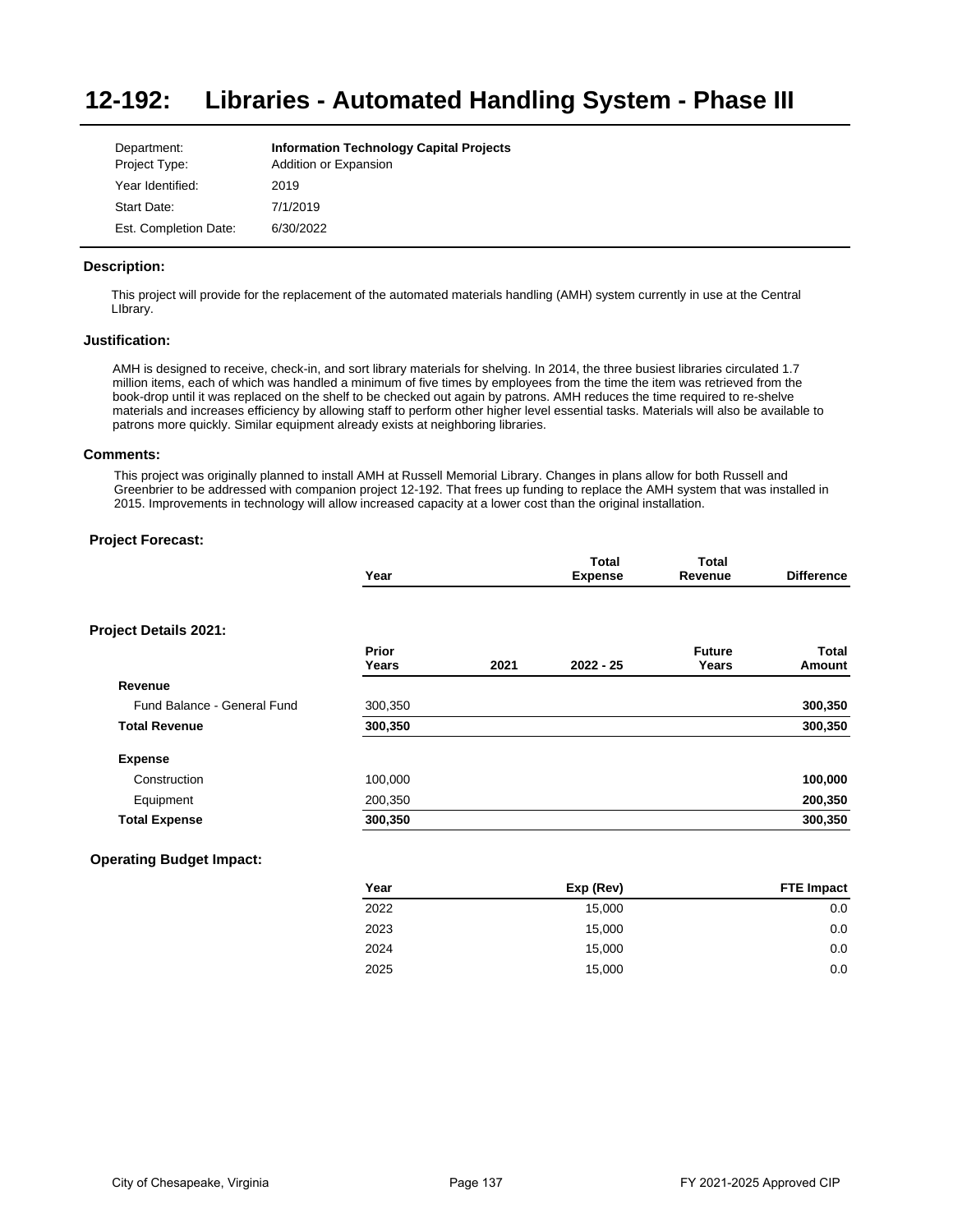# **10-230: Libraries - Data Center Technology and Switching Replacement**

| Department:<br>Project Type: | <b>Information Technology Capital Projects</b><br>System Acquisition or Upgrade |
|------------------------------|---------------------------------------------------------------------------------|
| Year Identified:             | 2019                                                                            |
| Start Date:                  | 7/1/2022                                                                        |
| Est. Completion Date:        | 6/30/2024                                                                       |

# **Description:**

This project is designed to ensure that the Library's data center and switching gear is kept up to date and supported by the technology vendors. All Library data center technologies and switching gear require replacement on a 5-year schedule to ensure full functionality and support.

## **Justification:**

This project is needed to avoid end-of-life issues with unsupported equipment, and to ensure there is no downtime of Library Information Technology systems due to unsupported equipment.

# **Comments:**

The Library's data center and switching gear were installed in FY 2018 through the Library Switching and Routing Refresh project and Library Data Center redundancy/DIT co-location projects.

|                              | Year           |      | <b>Total</b><br><b>Expense</b> | <b>Total</b><br>Revenue | <b>Difference</b> |
|------------------------------|----------------|------|--------------------------------|-------------------------|-------------------|
|                              | 2023           |      | 600,000                        | 600,000                 | 0                 |
|                              |                |      | 600,000                        | 600,000                 | $\mathbf 0$       |
| <b>Project Details 2021:</b> |                |      |                                |                         |                   |
|                              | Prior<br>Years | 2021 | $2022 - 25$                    | <b>Future</b><br>Years  | Total<br>Amount   |
| Revenue                      |                |      |                                |                         |                   |
| Cash - Lockbox City          |                |      | 600,000                        |                         | 600,000           |
| <b>Total Revenue</b>         |                |      | 600,000                        |                         | 600,000           |
| <b>Expense</b>               |                |      |                                |                         |                   |
| Design & Engineering         |                |      | 5,000                          |                         | 5,000             |
| Equipment                    |                |      | 550,000                        |                         | 550,000           |
| Software                     |                |      | 45,000                         |                         | 45,000            |
| <b>Total Expense</b>         |                |      | 600,000                        |                         | 600,000           |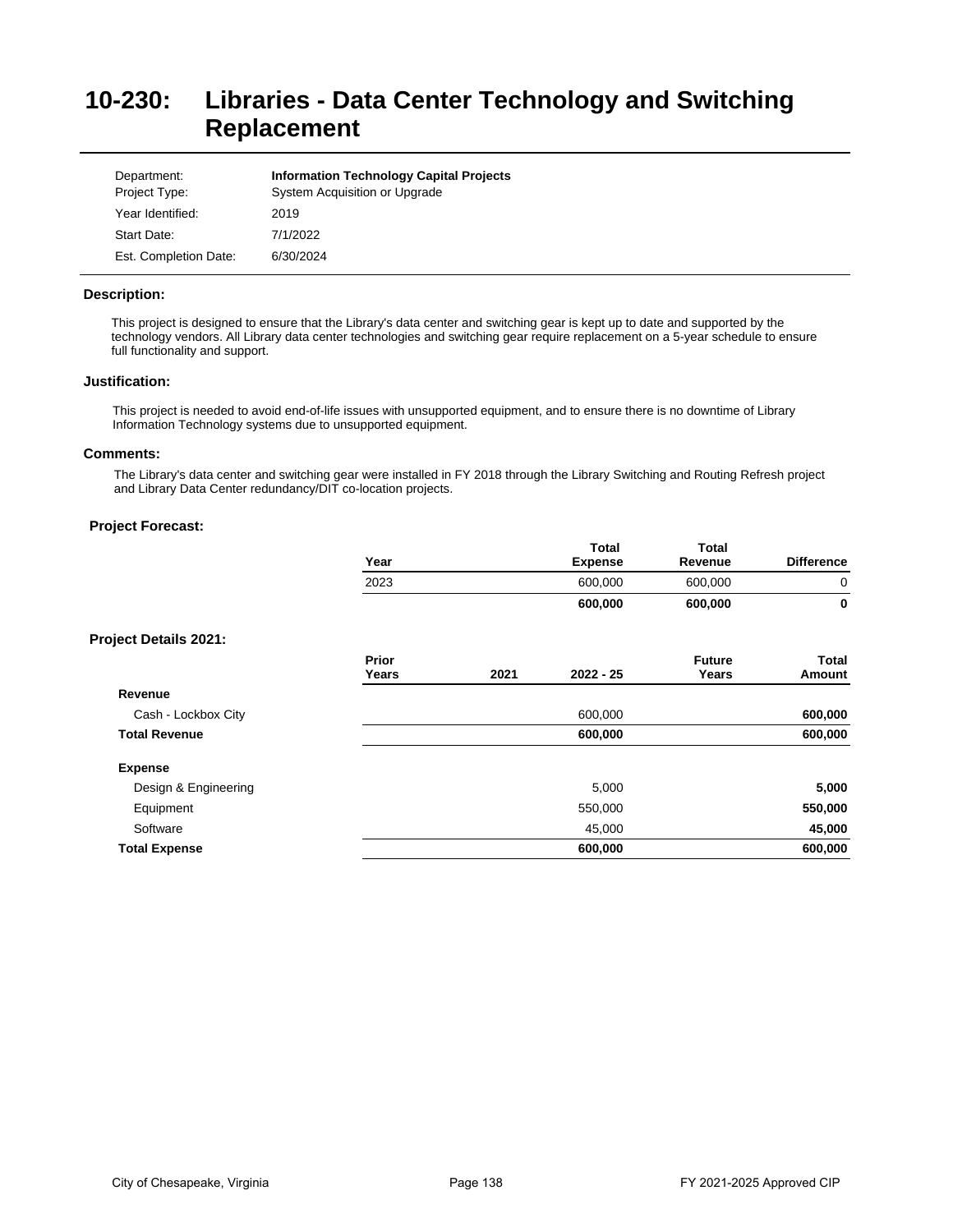#### **13-250: Libraries - Expansion of Services**

| Department:           | <b>Information Technology Capital Projects</b> |
|-----------------------|------------------------------------------------|
| Project Type:         | Addition or Expansion                          |
| Year Identified:      | 2021                                           |
| Start Date:           | 7/1/2023                                       |
| Est. Completion Date: | 6/30/2026                                      |

# **Description:**

The project will allow the Library to expand its community reach and services via emerging technologies available in the library industry. This will include a number of possible solutions including, but not limited to, library kiosks, hold lockers, and self-service storefronts.

# **Justification:**

The Library's mission is to educate and enrich the lives of all citizens by providing free access to information, materials, technology and cultural opportunities. Two of our core values are equal access and inclusion. However, at least ten neighborhoods in the City of Chesapeake are located more than 2 miles from existing library locations. Several of these neighborhoods are in underserved areas like Bowers Hill and Crestwood. In FY20, we are addressing neighborhoods in southern Chesapeake with a book vending kiosk for browsing materials, holds pick-up closer to home and Wi-Fi access. This project will allow us to reach our goal of expanding services to the remaining nine (9) underserved areas. This project will get the library closer to its goal of all Chesapeake residents having free and equal access to circulating library materials and internet access within 2 miles of their homes.

# **Comments:**

There are nine (9) areas identified for this project that will benefit from varying technologies to expand services and community reach. Five (5) areas will have library kiosks installed to allow customers to pick up holds, checkout items and provide Wi-Fi connectivity. Four (4) areas will have self-service storefronts that offer a collection of materials, holds pick-up, self-checkout and internet PCs.

# **Project Forecast:**

|                              | Year                  |      | <b>Total</b><br><b>Expense</b> | <b>Total</b><br>Revenue | <b>Difference</b> |
|------------------------------|-----------------------|------|--------------------------------|-------------------------|-------------------|
|                              | 2024                  |      | 354,000                        | 354,000                 | 0                 |
|                              | 2025                  |      | 300,000                        | 300,000                 | 0                 |
|                              |                       |      | 654,000                        | 654,000                 | 0                 |
| <b>Project Details 2021:</b> |                       |      |                                |                         |                   |
|                              | <b>Prior</b><br>Years | 2021 | $2022 - 25$                    | <b>Future</b><br>Years  | Total<br>Amount   |
| Revenue                      |                       |      |                                |                         |                   |
| Cash - Lockbox City          |                       |      | 654,000                        |                         | 654,000           |
| <b>Total Revenue</b>         |                       |      | 654,000                        |                         | 654,000           |
| <b>Expense</b>               |                       |      |                                |                         |                   |
| Equipment                    |                       |      | 510,000                        |                         | 510,000           |
| Other                        |                       |      | 144,000                        |                         | 144,000           |
| <b>Total Expense</b>         |                       |      | 654,000                        |                         | 654,000           |
|                              |                       |      |                                |                         |                   |

| Year | Exp (Rev) | <b>FTE Impact</b> |
|------|-----------|-------------------|
| 2024 | 184.450   | 2.0               |
| 2025 | 368,900   | 2.0               |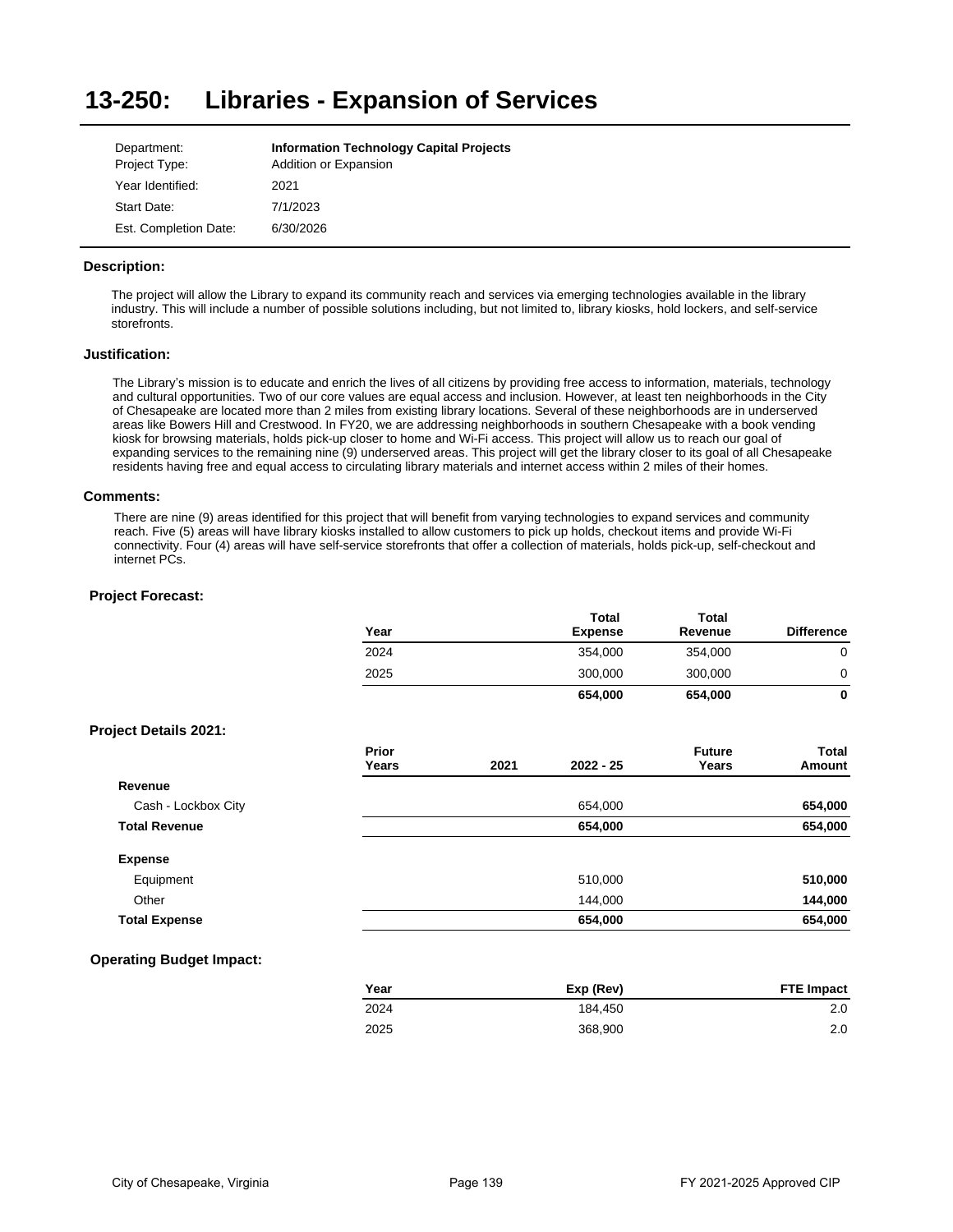# **10-220: Libraries - Technology Upgrade/Replacement - Phase III**

| Department:<br>Project Type: | <b>Information Technology Capital Projects</b><br><b>Renovation or Rehabilitation</b> |
|------------------------------|---------------------------------------------------------------------------------------|
| Year Identified:             | 2018                                                                                  |
| Start Date:                  | 7/1/2019                                                                              |
| Est. Completion Date:        | 6/30/2022                                                                             |

### **Description:**

This project is Phase III of an ongoing project to address the renewal and replacement needs of the Library's core data center processing, storage, and interconnection hardware platform. Additionally, the existing hardware will be used to create a testing infrastructure platform for the Library. Over five years starting in FY 2018, Phase III will replace the firewall, implement a backup solution, upgrade the Voice over Internet Protocol (VoIP) phone system, refresh the wireless access point, and upgrade the web security appliance.

# **Justification:**

The Chesapeake Public Library system is one of the most technologically advanced libraries in the Hampton Roads area due to the City's investment in core infrastructure and technology. This project is needed to ensure that the technology offered remains first rate. As with all technology, the life-cycle replacement schedule is about five years. This project will replace the data center hardware installed in 2014 and modernize several functions of the library system. This project will also ensure the upgraded hardware will align with planned changes for project # 09-220 "Library-Data Center Redundancy/DIT Colocation", which will remove the need for a separate backup structure as the hardware/software platforms contain built-in backup, replication, and recovery capabilities.

## **Comments:**

FY 2020 project activity replaced equipment at remote fail-over site with the same platform that will be used in the Library's core data center. This will enable the City to update the core data center and use the existing investment in a safe testing environment where failure is not a concern. The remaining project timeline is as follows:

- FY 2021: Upgrade/replace firewalls to combat the continuously growing threat to data centers. Upgrade/replace the phone system.

- FY 2022: Upgrade the web security appliance and wireless access points (purchased in FY 2016).

#### **Project Forecast:**

| Year | Total<br><b>Expense</b> | <b>Total</b><br>Revenue | <b>Difference</b> |
|------|-------------------------|-------------------------|-------------------|
| 2021 | 160,000                 | 160,000                 | 0                 |
| 2022 | 90,000                  | 90,000                  | 0                 |
|      | 250,000                 | 250,000                 | 0                 |

# **Project Details 2021:**

| Prior<br>Years | 2021    | $2022 - 25$ | <b>Future</b><br>Years | <b>Total</b><br>Amount |
|----------------|---------|-------------|------------------------|------------------------|
|                |         |             |                        |                        |
| 350,000        | 160.000 | 90.000      |                        | 600,000                |
| 350,000        | 160,000 | 90,000      |                        | 600,000                |
|                |         |             |                        |                        |
| 300,000        | 100.000 |             |                        | 400,000                |
| 50,000         | 60,000  |             |                        | 110,000                |
|                |         | 90,000      |                        | 90,000                 |
| 350,000        | 160,000 | 90,000      |                        | 600,000                |
|                |         |             |                        |                        |

|                              | Year |          | Exp (Rev) | <b>FTE Impact</b>                |
|------------------------------|------|----------|-----------|----------------------------------|
|                              | 2022 |          | (13,320)  | 0.0                              |
|                              | 2023 |          | (13, 320) | 0.0                              |
|                              | 2024 |          | (13, 320) | 0.0                              |
| City of Chesapeake, Virginia | 2025 | Page 140 | (13, 320) | 0.0<br>FY 2021-2025 Approved CIP |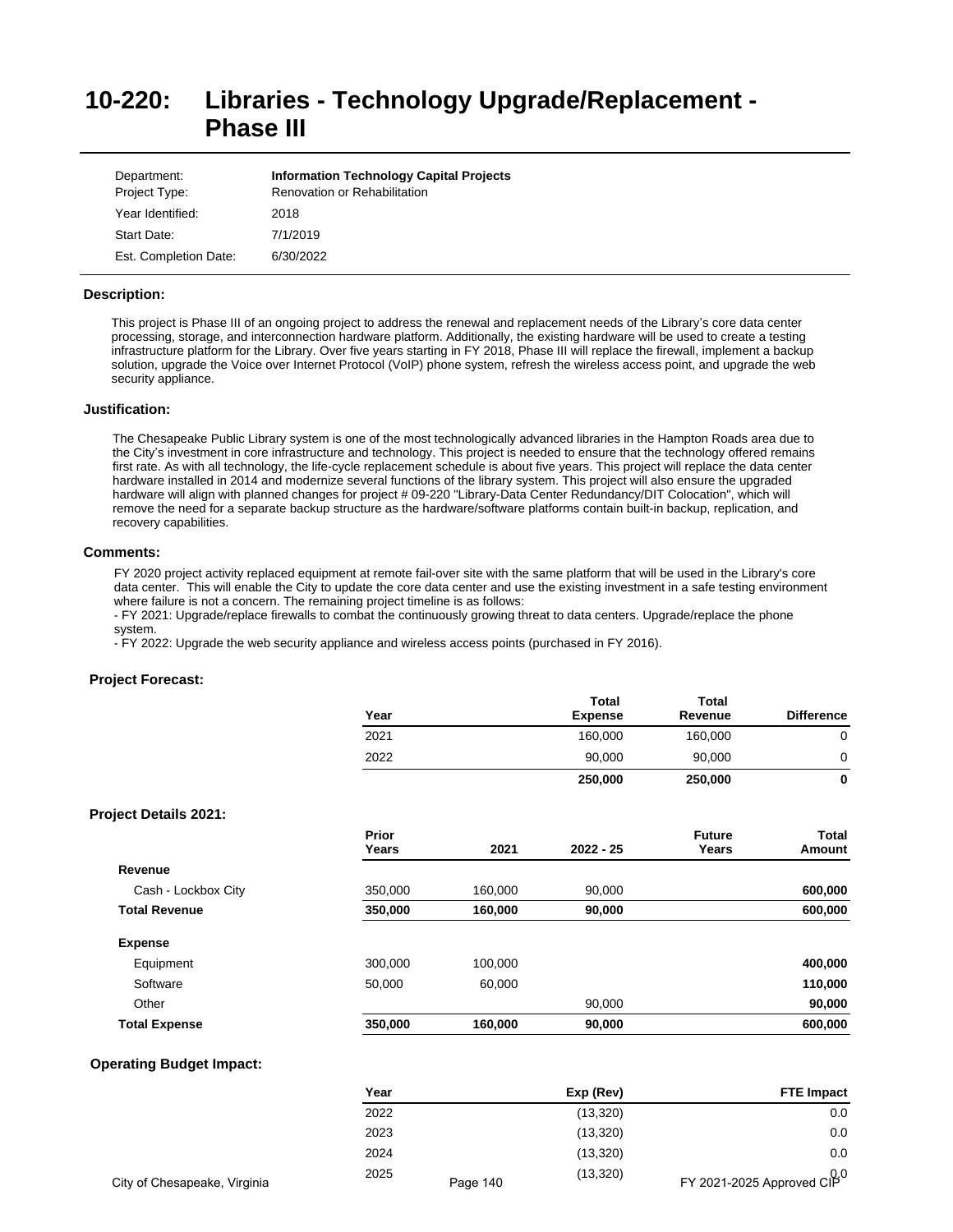#### **12-220: Network Equipment Replacement - Phase II**

| Department:           | <b>Information Technology Capital Projects</b> |
|-----------------------|------------------------------------------------|
| Project Type:         | Replacement                                    |
| Year Identified:      | 2018                                           |
| Start Date:           | 7/1/2019                                       |
| Est. Completion Date: | 7/30/2024                                      |

# **Description:**

This project will upgrade the enterprise networking equipment that provides systems connectivity and communications throughout the City. The upgrades will be completed over a period of time (approx. 7 years). Equipment will be replaced with new hardware when the existing older hardware becomes out-of-date or reaches end-of-life. This upgrade will provide benefits citywide and will also benefit the Sheriff's Office network infrastructure, which needs an overhaul. This project will also include the replacement of network fiber connections at various critical locations throughout the City to ensure that connectivity requirements are met for the foreseeable future.

### **Justification:**

The existing enterprise network is a mix of networking equipment, some of it is at the end-of-life and some is newer. Most components are serviceable for 5 to 7 years, but then must be replaced. The equipment requiring replacement includes core switching, routers, and edge switches. The newer equipment will provide better features and improved performance. These upgrades need to be done in phases.

## **Comments:**

Up-to-date network equipment is vital to City operations. In order for the network to remain robust, dependable, and durable, the aging components of the existing system require regular replacement. Newer Power over Ethernet (PoE) network switches are also required as the City pursues a strategic move towards a Voice over Internet Protocol (VoIP) based telephone system and increased wireless network access.

### **Project Forecast:**

| Year | <b>Total</b>   | <b>Total</b> |                   |
|------|----------------|--------------|-------------------|
|      | <b>Expense</b> | Revenue      | <b>Difference</b> |
| 2021 | 600,000        | 600,000      | 0                 |
| 2022 | 600,000        | 600,000      | 0                 |
| 2023 | 600,000        | 600,000      | 0                 |
| 2024 | 600,000        | 600,000      | 0                 |
| 2025 | 660,000        | 660,000      | 0                 |
|      | 3,060,000      | 3,060,000    | 0                 |

## **Project Details 2021:**

|                             | Prior<br>Years | 2021    | $2022 - 25$ | <b>Future</b><br>Years | Total<br>Amount |
|-----------------------------|----------------|---------|-------------|------------------------|-----------------|
| Revenue                     |                |         |             |                        |                 |
| Fund Balance - General Fund | 600.000        | 600,000 | 2,460,000   |                        | 3,660,000       |
| <b>Total Revenue</b>        | 600,000        | 600,000 | 2,460,000   |                        | 3,660,000       |
| <b>Expense</b>              |                |         |             |                        |                 |
| Design & Engineering        | 15.000         | 15.000  | 45.000      |                        | 75,000          |
| Construction                | 150,000        | 150.000 | 450.000     |                        | 750,000         |
| Equipment                   | 200.000        | 200.000 | 1.260.000   |                        | 1,660,000       |
| Other                       | 235,000        | 235,000 | 705,000     |                        | 1,175,000       |
| <b>Total Expense</b>        | 600,000        | 600,000 | 2,460,000   |                        | 3,660,000       |

|                              | Year |          | Exp (Rev) | <b>FTE Impact</b>                       |
|------------------------------|------|----------|-----------|-----------------------------------------|
|                              | 2022 |          | 99,000    | 0.0                                     |
|                              | 2023 |          | 99.000    | 0.0                                     |
|                              | 2024 |          | 99.000    | 0.0                                     |
| City of Chesapeake, Virginia | 2025 | Page 141 | 99,000    | FY 2021-2025 Approved CIP <sub>.0</sub> |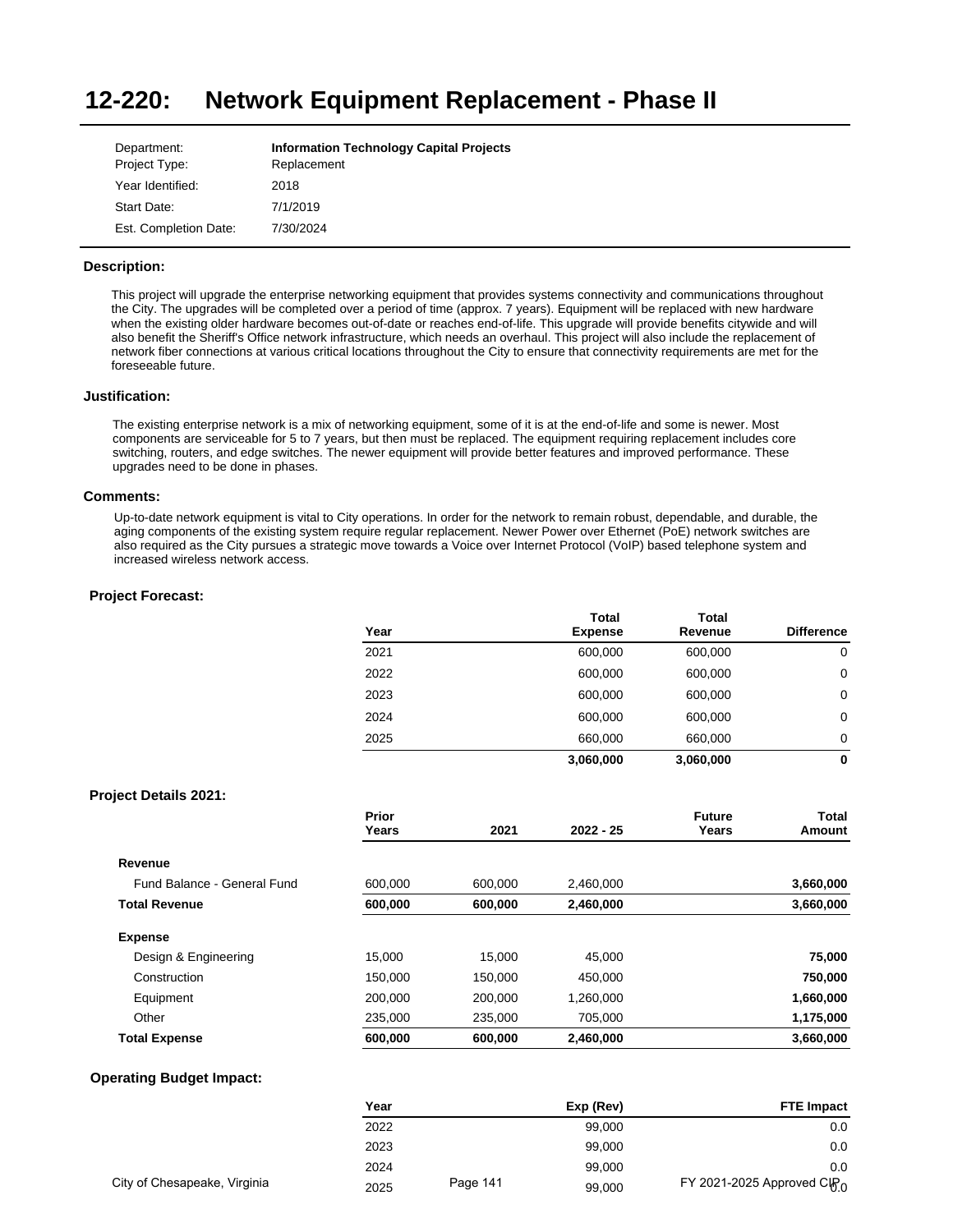#### **11-220: PeopleSoft Update Manager & PeopleTools Upgrade**

| Department:           | <b>Information Technology Capital Projects</b> |
|-----------------------|------------------------------------------------|
| Project Type:         | System Acquisition or Upgrade                  |
| Year Identified:      | 2018                                           |
| Start Date:           | 7/1/2018                                       |
| Est. Completion Date: | 6/30/2024                                      |

# **Description:**

This project will provide for the additional resources needed to complete the planning, testing, and deployment of the updates in PeopleSoft Update Manager. All system updates and new functionality for PeopleSoft are delivered by this tool.

## **Justification:**

This project is needed due to specialized configuration and customization within the PeopleSoft environment. Ensuring these settings are preserved is essential for successful upgrades. To have continuous access to vendor support, the City must use recently released versions of PeopleSoft.

# **Comments:**

Regular upgrades ensure the financial system remains current and receives the annual tax updates.

|                              | Year           |      | <b>Total</b><br><b>Expense</b> | <b>Total</b><br>Revenue | <b>Difference</b> |
|------------------------------|----------------|------|--------------------------------|-------------------------|-------------------|
|                              | 2022           |      | 400,000                        | 400,000                 | 0                 |
|                              | 2024           |      | 400,000                        | 400,000                 | 0                 |
|                              |                |      | 800,000                        | 800,000                 | 0                 |
| <b>Project Details 2021:</b> |                |      |                                |                         |                   |
|                              | Prior<br>Years | 2021 | $2022 - 25$                    | <b>Future</b><br>Years  | Total<br>Amount   |
| Revenue                      |                |      |                                |                         |                   |
| Fund Balance - General Fund  |                |      | 400,000                        |                         | 400,000           |
| Cash - Lockbox City          | 400,000        |      | 400,000                        |                         | 800,000           |
| <b>Total Revenue</b>         | 400,000        |      | 800,000                        |                         | 1,200,000         |
| <b>Expense</b>               |                |      |                                |                         |                   |
| Software                     | 400,000        |      | 800,000                        |                         | 1,200,000         |
| <b>Total Expense</b>         | 400,000        |      | 800,000                        |                         | 1,200,000         |
|                              |                |      |                                |                         |                   |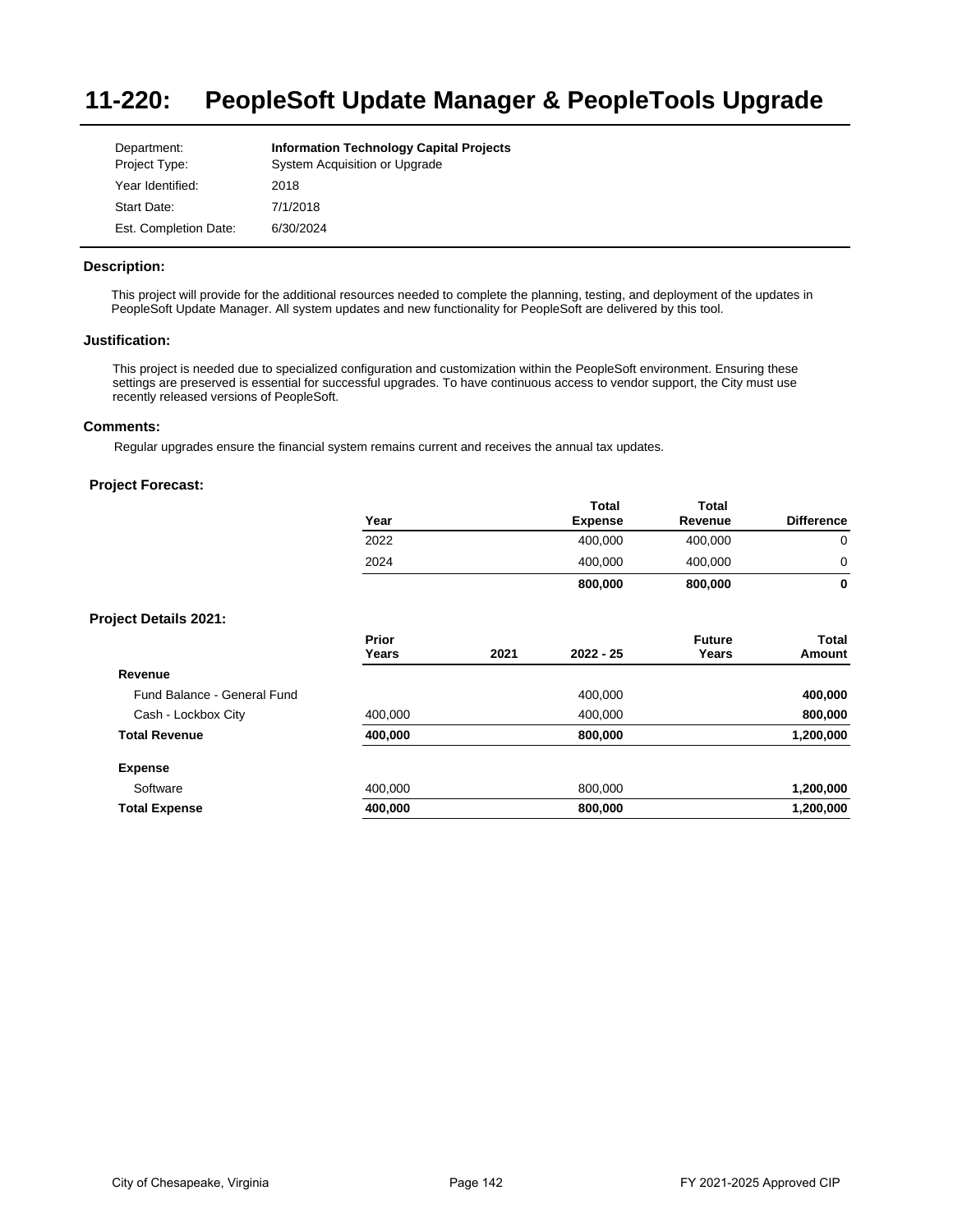#### **35-240: Regional Broadband Ring**

| Department:           | <b>Information Technology Capital Projects</b> |
|-----------------------|------------------------------------------------|
| Project Type:         | Study                                          |
| Year Identified:      | 2020                                           |
| Start Date:           | 7/1/2019                                       |
| Est. Completion Date: | 7/30/2025                                      |

# **Description:**

This project will provide for a design study in FY 2020 for regional and local broadband investments. Since this is a regional project, the Hampton Roads Planning District Commission (HRPDC) is coordinating the project with the participating localities.

# **Justification:**

The City is working with neighboring localities to study improvements in the regional broadband capacity. This project will provide for regional (Southside) and local broadband investments and operating costs. The objectives include improved municipal services, but more importantly, improved capacity for economic development. The estimated construction cost of \$20 million will be shared among four localities. Although the cost allocation for each city is not yet defined, Chesapeake's share is estimated to be between \$4 and \$6 million. This project enables the City to complete the design study during FY 2020.

### **Comments:**

On June 25, 2019, City Council amended the FY 2020 Capital Budget to add this project and appropriate \$160,000. See also City Council Agenda Item CM-4(C).

|                              | Year           |      | <b>Total</b><br><b>Expense</b> | <b>Total</b><br>Revenue | <b>Difference</b> |
|------------------------------|----------------|------|--------------------------------|-------------------------|-------------------|
|                              | 2025           |      | 5,000,000                      | 5,000,000               | 0                 |
|                              |                |      | 5,000,000                      | 5,000,000               | $\bf{0}$          |
| <b>Project Details 2021:</b> |                |      |                                |                         |                   |
|                              | Prior<br>Years | 2021 | $2022 - 25$                    | <b>Future</b><br>Years  | Total<br>Amount   |
| Revenue                      |                |      |                                |                         |                   |
| Fund Balance - General Fund  | 160,000        |      |                                |                         | 160,000           |
| G.O. Debt - City             |                |      | 5,000,000                      |                         | 5,000,000         |
| <b>Total Revenue</b>         | 160,000        |      | 5,000,000                      |                         | 5,160,000         |
| <b>Expense</b>               |                |      |                                |                         |                   |
| Design & Engineering         | 160,000        |      | 5,000,000                      |                         | 5,160,000         |
| <b>Total Expense</b>         | 160,000        |      | 5,000,000                      |                         | 5,160,000         |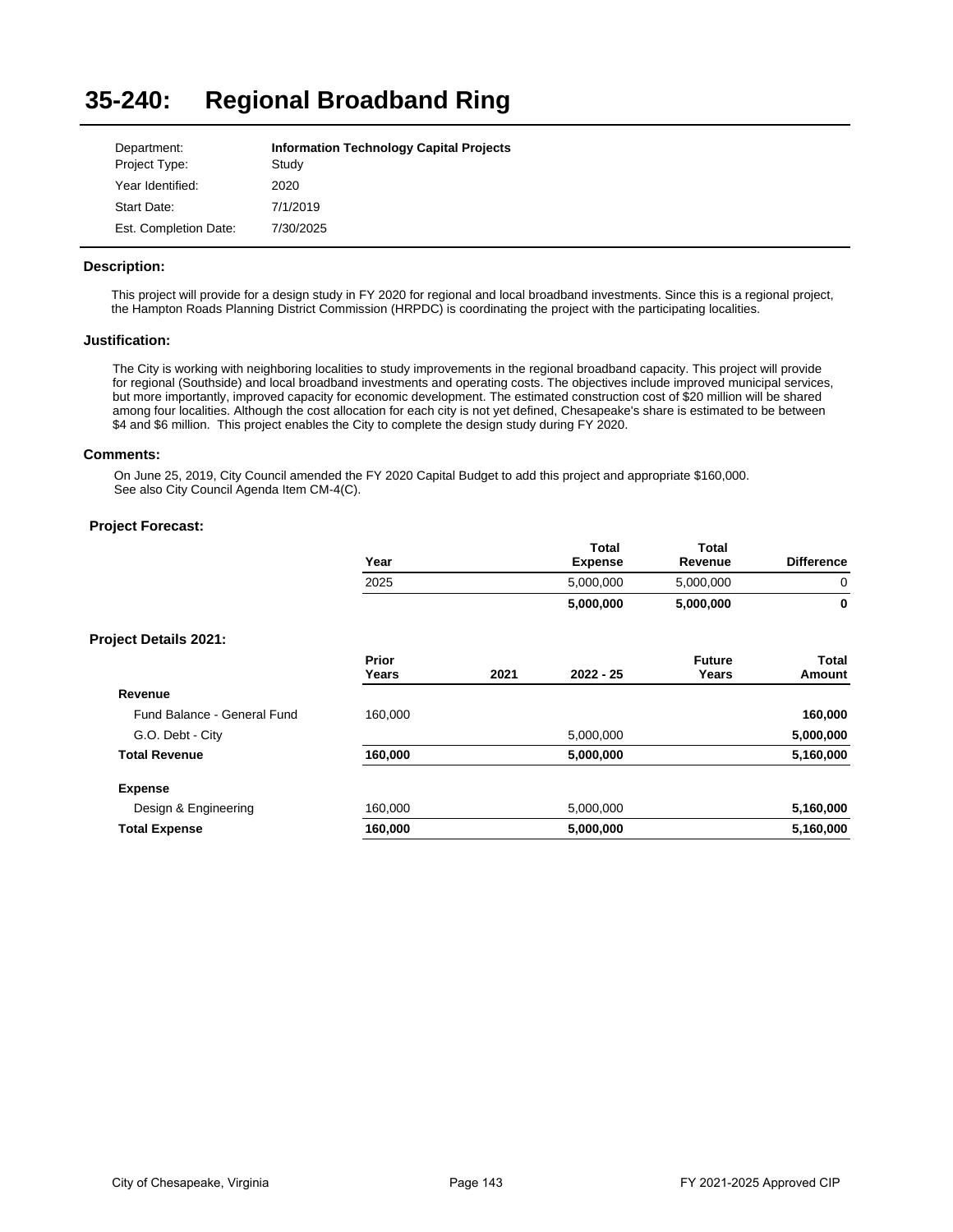# **16-250: Standardize Interactive Displays - Conference Rooms and Digital Signs**

| Department:<br>Project Type: | <b>Information Technology Capital Projects</b><br>System Acquisition or Upgrade |
|------------------------------|---------------------------------------------------------------------------------|
| Year Identified:             | 2021                                                                            |
| Start Date:                  | 7/1/2020                                                                        |
| Est. Completion Date:        | 11/30/2022                                                                      |

# **Description:**

This project will establish citywide standards for video equipment used in conference rooms and on digital signs.

### **Justification:**

As currently installed systems age, users seek assistance from the IT Department for replacement. A standardized solution set will improve our ability to support these requests, minimize cyber-security risks, and lower the cost of maintenance over time. Standardizing the solution set will make it easier for end-users to operate systems in various conference rooms across the City improving overall productivity. Departments will continue funding their own equipment needs based on standards.

# **Comments:**

Video display technology has been acquired without defined standards resulting in a plethora of incompatible equipment. This project will establish standards to guide departments on new and replacement equipment.

|                              | Year                  |        | <b>Total</b><br><b>Expense</b> | Total<br>Revenue       | <b>Difference</b> |
|------------------------------|-----------------------|--------|--------------------------------|------------------------|-------------------|
|                              | 2021                  |        | 50,000                         | 50,000                 | $\mathbf 0$       |
|                              | 2022                  |        |                                |                        | 0                 |
|                              |                       |        | 50,000                         | 50,000                 | $\mathbf 0$       |
| <b>Project Details 2021:</b> |                       |        |                                |                        |                   |
|                              | <b>Prior</b><br>Years | 2021   | $2022 - 25$                    | <b>Future</b><br>Years | Total<br>Amount   |
| Revenue                      |                       |        |                                |                        |                   |
| Fund Balance - General Fund  |                       | 50,000 |                                |                        | 50,000            |
| <b>Total Revenue</b>         |                       | 50,000 |                                |                        | 50,000            |
| <b>Expense</b>               |                       |        |                                |                        |                   |
| <b>Personnel Costs</b>       |                       | 24,000 |                                |                        | 24,000            |
| Other                        |                       | 26,000 |                                |                        | 26,000            |
| <b>Total Expense</b>         |                       | 50,000 |                                |                        | 50,000            |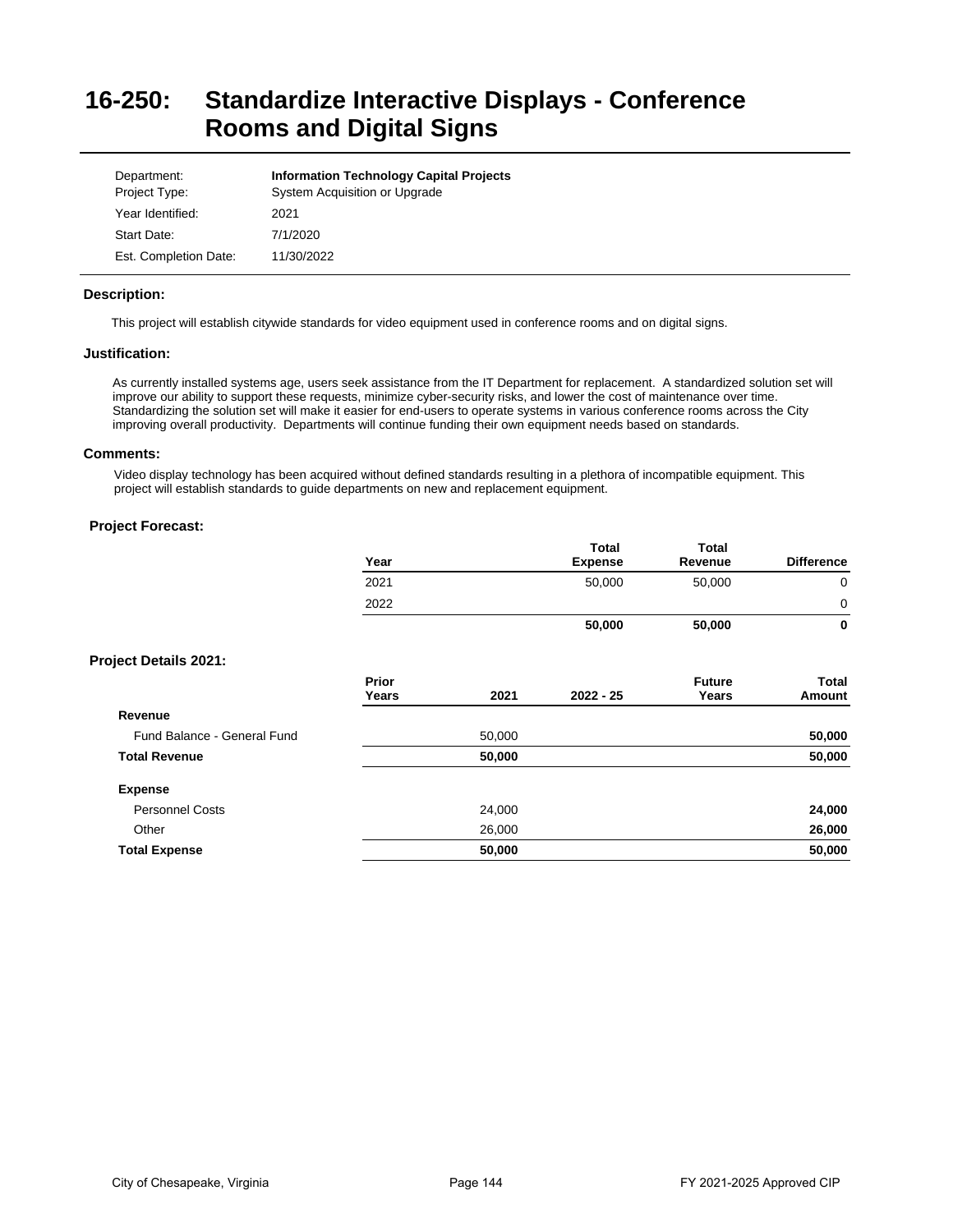#### **14-210: Telephone System - Replace Existing PBX with VoIP**

| Department:           | <b>Information Technology Capital Projects</b> |
|-----------------------|------------------------------------------------|
| Project Type:         | Replacement                                    |
| Year Identified:      | 2017                                           |
| Start Date:           | 7/1/2018                                       |
| Est. Completion Date: | 6/30/2021                                      |

# **Description:**

This project will replace the City's current PBX system, move all of the users (approx. 2,000) to Voice Over IP (VoIP) technology, and implement Unified Communications (UC) for many of those users.

### **Justification:**

Moving all City users to one VoIP telephone system will enable users to operate on the most current technology and provide many features that will become even more important in conducting business over the next decade. The addition of interactive voice response (IVR), unified communications (UC), web-collaboration, and web chat technology for use with customers will provide better customer service and make conducting business with the City more efficient. Transitioning from the dated PBX telephone technology will also reduce maintenance costs over time. The VoIP application will be able to run in a virtual environment and allow the City to move everything to session initiation protocol (SIP) trunks for VoIP phones, which are less expensive and provide more flexibility than traditional trunks. Expected savings are estimated to be \$40,000-\$50,000 per year from reduced maintenance and line costs. This project is dependent on the network replacement capital project because some equipment will have to be upgraded and many sites will have to be moved to Power over Ethernet (PoE) to power phones.

### **Comments:**

The City currently uses two primary phone systems, a PBX phone system and a Voice over IP phone system (VoIP). This project will transition all users on the PBX system to the VoIP system so the City will have one, unified phone system. Project estimates include new phones and computer clients with headsets, additional servers to support the increased user base, Unified Communications software, replacement of network switches with PoE (Power over Ethernet) switches to provide power to the phones, and additional cabling for various buildings with State users such as the Court buildings and Human Services.

|                              | Year           |         | <b>Total</b><br><b>Expense</b> | <b>Total</b><br>Revenue | <b>Difference</b>      |
|------------------------------|----------------|---------|--------------------------------|-------------------------|------------------------|
|                              | 2021           |         | 165,170                        | 165,170                 | 0                      |
|                              |                |         | 165,170                        | 165,170                 | $\mathbf 0$            |
| <b>Project Details 2021:</b> |                |         |                                |                         |                        |
|                              | Prior<br>Years | 2021    | $2022 - 25$                    | <b>Future</b><br>Years  | <b>Total</b><br>Amount |
| Revenue                      |                |         |                                |                         |                        |
| Fund Balance - General Fund  | 1,197,830      | 80,170  |                                |                         | 1,278,000              |
| Fund Balance - IT            | 1,270,000      | 85,000  |                                |                         | 1,355,000              |
| <b>Total Revenue</b>         | 2,467,830      | 165,170 |                                |                         | 2,633,000              |
| <b>Expense</b>               |                |         |                                |                         |                        |
| Construction                 | 680,000        | 20,000  |                                |                         | 700,000                |
| Equipment                    | 1,787,830      | 145,170 |                                |                         | 1,933,000              |
| <b>Total Expense</b>         | 2,467,830      | 165,170 |                                |                         | 2,633,000              |